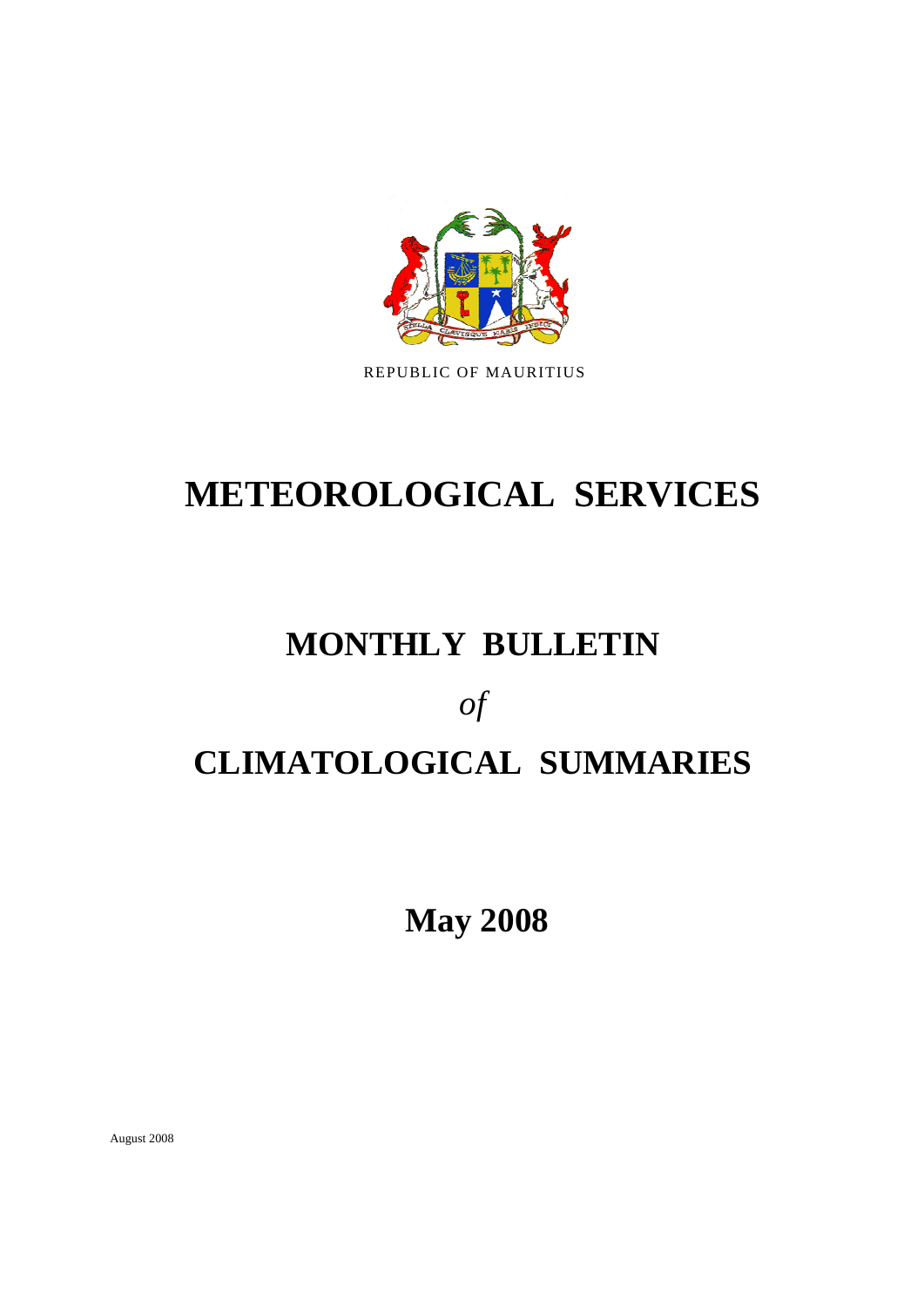## **Contents**

| Introduction                              | $1-2$  |
|-------------------------------------------|--------|
| Map of Mauritius / Area of responsibility | 3      |
| <b>Weather Summary</b>                    | 4      |
| Rainfall in Mauritius                     | $5-10$ |
| <b>Mean Monthly Rainfall</b>              | 11     |
| Rainfall Analysis                         | 12     |
| <b>Monthly Climatological Summaries</b>   | 13     |
| Monthly Agrometeorological Summaries      | 14     |
| <b>Monthly Synoptic Summaries</b>         | 15     |
| Mean Sea Surface Temperature              | 16     |
| <b>Surface Wind Rose</b>                  | 17     |
| <b>Upper Winds Observations</b>           | 18     |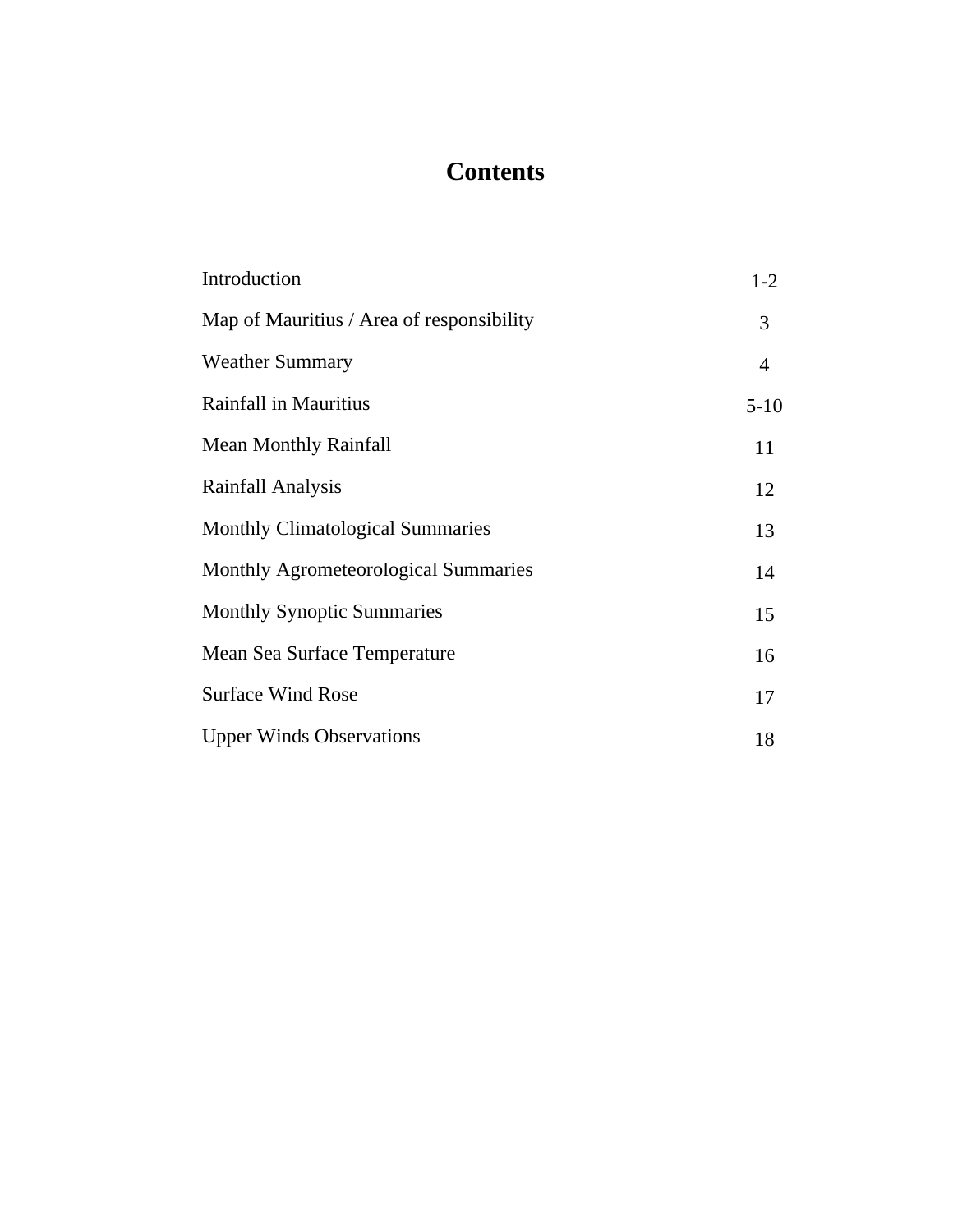## **MONTHLY CLIMATOLOGICAL SUMMARIES**  *for*  **MAURITIUS, RODRIGUES AND OUTER ISLANDS**

#### **1. INTRODUCTION**

Mauritius lies between Latitudes 19º58.8' and 20º31.7' South and Longitudes 57º18.0' and 57º46.5' East. Rodrigues lies between Latitudes 19º40' and 19º46' South and Longitudes 63º20' and 63º30' East about 650 km East of Mauritius. St. Brandon is a coral atoll situated around Latitude 16º27' South and Longitude 59º37' East about 450 km to the North-North-East of Mauritius. Agalega consists of two small islands between Latitudes 10º20' and 10º29' South and Longitudes 56º34' and 56º42' East, about 1050 km almost North of Mauritius.

Monthly climatological data presented in this issue are based on daily observations of various meteorological parameters recorded in Mauritius, Rodrigues, St. Brandon and Agalega.

#### **2. STATIONS**

#### *Synoptic Stations*

Synoptic stations are meteorological weather observing centres where all meteorological parameters are being monitored at fixed intervals of time and their observations are exchanged on the Global Telecommunication System of the World Meteorological Organisation.

The Mauritius Meteorological Services maintains six synoptic stations :

Vacoas (20º18'S, 57º30'E) WMO Station number 61995, and Plaisance (20º26'S, 57º41'E) WMO Station number 61990, in Mauritius. Pointe Canon (19º41'S, 63º25'E) WMO Station number 61988 and Plaine Corail (19º41'S , 63º45'E) WMO Station number 61989, in Rodrigues. Raphael Island, located at 16º27'S and 59º37'E WMO Station number 61986, in St Brandon. Agalega located at 10º21'S 56º35'E, WMO Station number 61974, in North Island.

#### *Climatological Stations*

Ordinary climatological stations are stations where climate parameters such as extreme temperatures and amount of precipitation are recorded and including, if possible, some other elements like atmospheric pressure, humidity, soil temperatures, sunshine and wind are monitored daily for the preparation of climatology. The Mauritius Meteorological Services has a network of 22 ordinary climatological stations in Mauritius.

#### *Agrometeorological Stations*

The agrometeorological stations monitor standard climatological data that are of interest to agriculture, livestock breeding and forestry. These stations monitor the following parameters, evaporation, humidity, rainfall, sunshine duration, temperature and wind.

The Mauritius Sugar Industry Research Institute manages four such stations in Mauritius with the assistance of the Meteorological Services. Savannah Sugar Estate maintains another station at La Baraque.

#### **3. INSTRUMENTS IN USE AT METEOROLOGICAL STATIONS:**

#### *Raingauges*

Ordinary raingauges with outer rim of diameter 11.28 cm together with ordinary laboratory cylinders graduated in cubic centimeters are being used to measure rainfall at most stations. Readings are taken at 0700 hours daily. Fourteen stations are equipped with rain recorders, which provide rainfall intensities.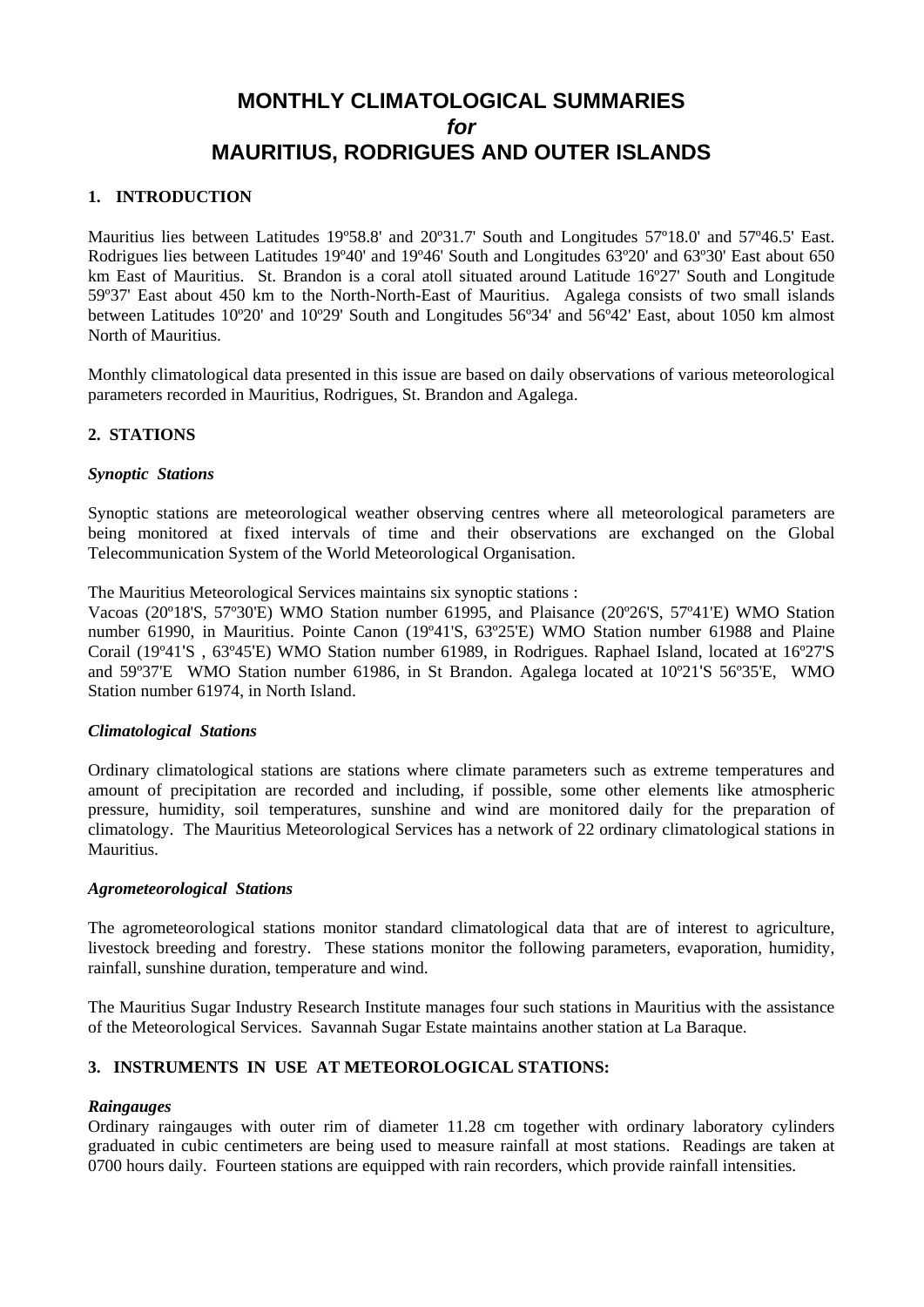#### *Thermometers and Hygrometers*

Ordinary thermometers are used to measure dry, wet bulb and soil temperatures. Maximum and Minimum temperatures are measured by appropriate thermometers. Thermohygrographs have been installed at eight stations.

#### *Anemometers*

Nine Dines anemometers provide wind data at the following sites in Mauritius: Digue Seche, FUEL, Medine, Mon Desert Alma, Pamplemousses, Plaisance, Port Louis Harbour Radio, Quatre Bornes and Vacoas. There is also one Dines anemometer at Pointe Canon in Rodrigues. Wind at Agalega is measured by a cup anemometer.

#### *Sunshine Recorders*

Campbell Stokes sunshine recorders have been installed at twenty-one sites in Mauritius. Two stations at Rodrigues and one at Agalega are also in operations.

#### *Evaporation Pans*

Modified US Class A pans are used to measure daily evaporation amount at 13 stations in Mauritius and one station, Pointe Canon, in Rodrigues.

#### *Barometers*

Mercury barometers, digital barometers and aneroid barographs are used at all synoptic stations to measure atmospheric pressure.

#### *Tide Gauges*

Sea level is monitored using floating type gauges at Port Louis and Port Mathurin.

#### *Wind Finding Radars*

Upper Air observations are carried out daily at Vacoas and Pointe Canon using WF33 radars. At Agalega and St. Brandon, upper air wind observations are made using a theodolite - an optical instrument.

#### *Automatic Weather Stations*

22 automatic weather stations have been installed at different sites over the island. There are also two stations in Rodrigues. Weather parameters observed by these automatic weather stations are : humidity, rainfall, temperature and wind.

#### **4. METEOROLOGICAL SUMMARIES**

Monthly summaries of meteorological observations in the form of mean totals, extreme values with date of occurrence and departure from long term mean are presented in this issue for various climate parameters of stations located in Mauritius, Rodrigues and the Outer Islands.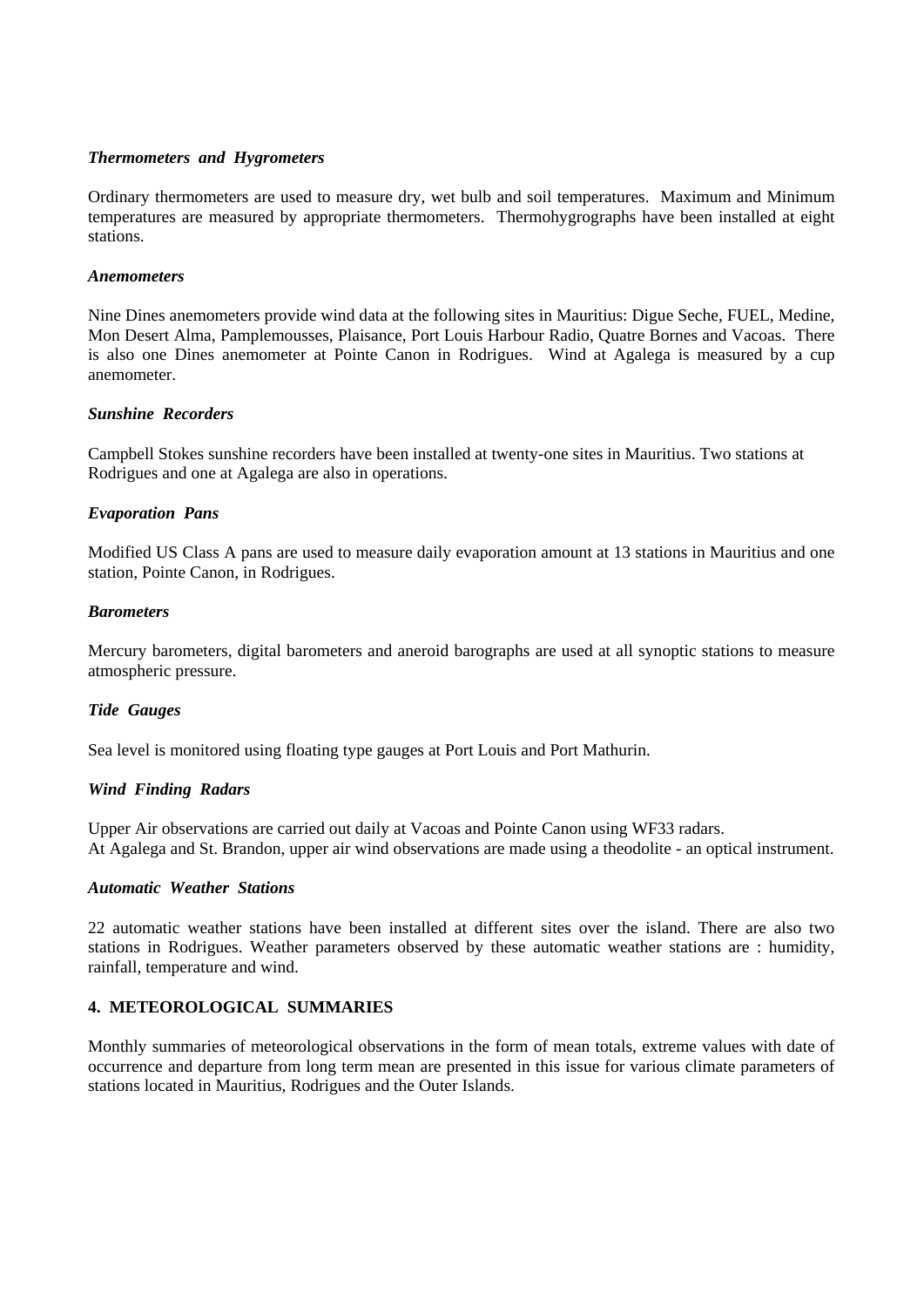#### **Map of Mauritius showing Contours and Basin**

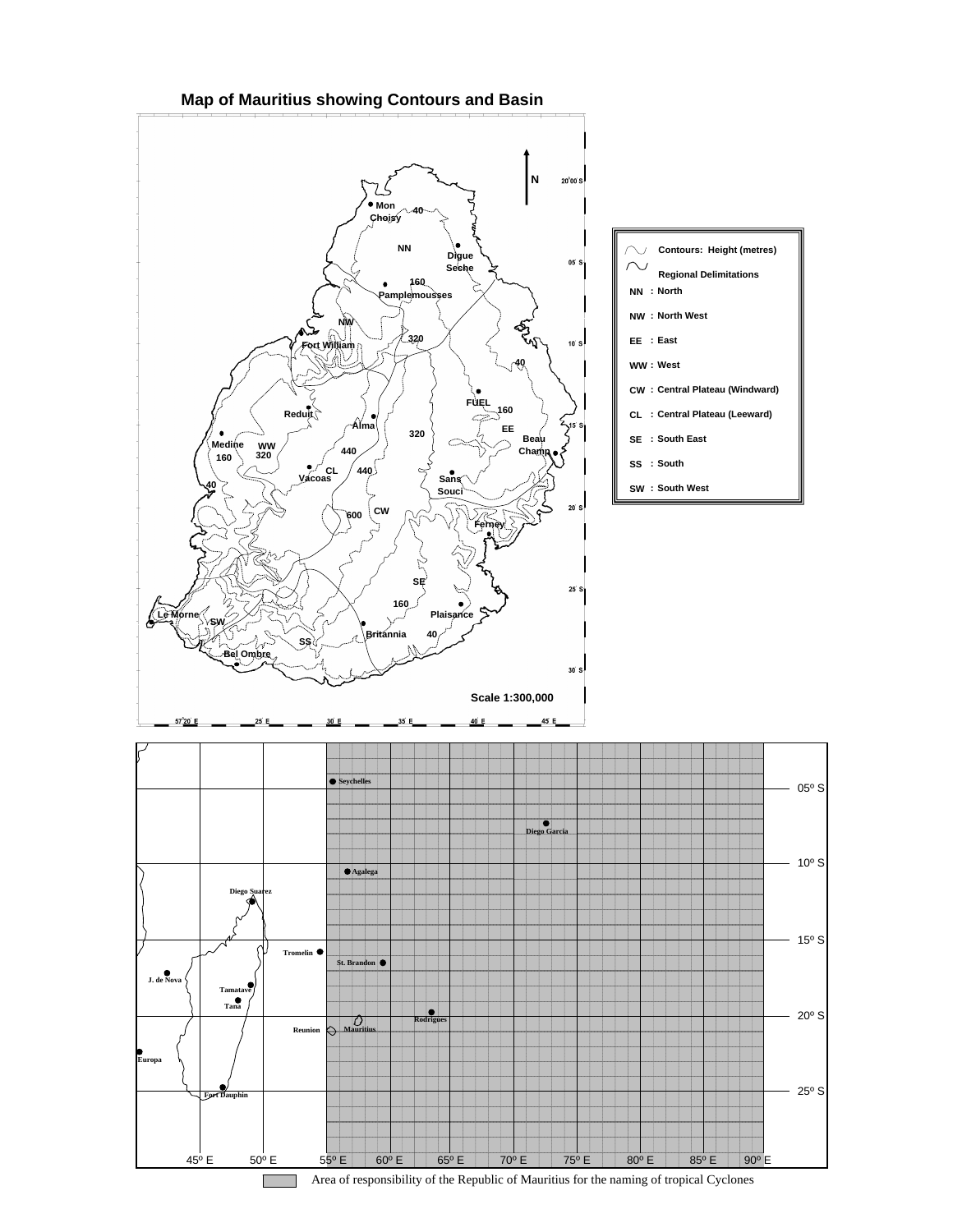## **WEATHER SUMMARY** - **May 2008**

Convective activity remained weak in the equatorial region all throughout the month. The few ragged convective cloud clusters observed were unorganized and shortlived.

The light wind conditions which prevailed over the Mascarenes during the first three weeks were conducive to the formation of sporadic localized thunderstorms. Worthy to note, is the funnel cloud observed in the afternoon at Phoenix on the Central Plateau, on May 2.

Atmospheric conditions became very unstable in the period 14 to 19 May. Two zones of unsettled weather crossed the island. The first one developed to the south west of Reunion on May 13. Active clouds associated to the system triggered frequent thunderstorms and lightning which illuminated the sky for hours in the evening. The next day it crossed Mauritius causing widespread thundery showers and hail in few regions. The electricity network was damaged as the electric storm struck one of the main power supply lines.

Very soon afterwards, another zone of unsettled weather developed between Mauritius and Rodrigues. It influenced the weather from 16 to 18 May, causing widespread heavy rain and thunderstorms all over the island. For e.g Arnaud and Plaisance recorded 310 mm and 192 mm of rainfall respectively over the 3 day period.

After the passage of a cold front on May 24 Mauritius came under the influence of cold and windy weather due to the anticyclone to the south of the mascarenes. A drop of 2 to 4 degrees Celsius in temperature was noted all through the island. This was infact the very first surge of cold air indicative of an early onset of winter 2008.

Temperature both minimum and maximum was close to average at Mauritius and Rodrigues. The minimum at St Brandon and Agalega were close to the average. It is to be noted that on certain nights due to the calm conditions and clear skies the minimum dropped by 3 to 5 degrees below the long term average. A minimum temperature of 9.7°C was recorded by the automatic weather station at Arnaud on May 27.

Total rainfall over Mauritius for the month was well above the long term mean 180%. Rainfall at St Brandon was close to average. However the second fortnight of May was very dry with rainfall amounting only to 7% of the long term mean.

Rainfall at Agalega was well above the long term mean 160%. Rodrigues saw a very wet month with as much as 201% of the long term mean rainfall at Pointe Canon.

Mean sea level pressure was slightly above average at Mauritius and Agalega, close to normal at St Brandon but below average at Rodrigues.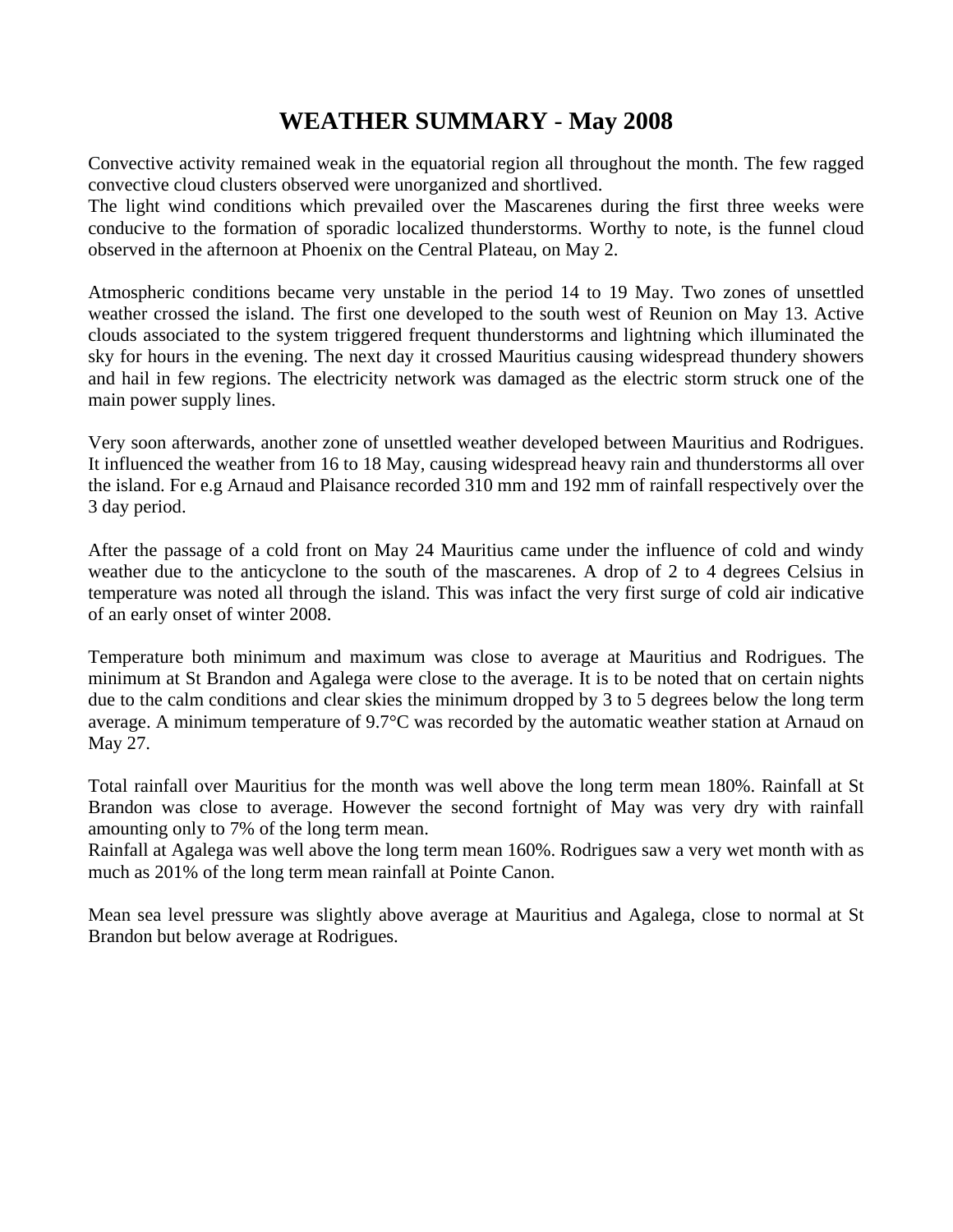|                            |          | Alt                      | <b>Total</b>             | <b>Dep</b>               |                          | No of days on which RR reached | or exceeded              |                  |                  | <b>Maximum</b><br><b>Rainfall</b> |                          |
|----------------------------|----------|--------------------------|--------------------------|--------------------------|--------------------------|--------------------------------|--------------------------|------------------|------------------|-----------------------------------|--------------------------|
| <b>STATIONS</b>            | Location | $\mathbf m$              | mm                       | from                     | 1                        | 5                              | 10                       | 25               | 50               | in 24 hr                          |                          |
|                            |          |                          |                          | <b>Normal</b>            | mm                       | mm                             | mm                       | mm               | mm               | mm                                | Date                     |
| <b>REGION : NORTH</b>      |          |                          |                          |                          |                          |                                |                          |                  |                  |                                   |                          |
| Cap Malheureux             | 594374   | 3                        | 109.0                    | 10.6                     | 10                       | $\tau$                         | 5                        | $\mathbf{1}$     | $\boldsymbol{0}$ | 27.0                              | 18                       |
| Mont Choisy                | 12333    | 9                        | 130.5                    | 50.4                     | 9                        | 6                              | $\overline{4}$           | $\overline{c}$   | 1                | 56.3                              | 17                       |
| Sottise                    | 12342    | 18                       | 148.0                    | 61.7                     | 9                        | 8                              | $\overline{4}$           | $\overline{c}$   | $\mathbf{1}$     | 55.4                              | 17                       |
| Mapou Cour                 | 16382    | 40                       | 132.1                    | 42.6                     | 9                        | 9                              | 5                        | $\mathbf{1}$     | 0                | 30.2                              | 16                       |
| St. Antoine (Cour Usine)   | 24391    | 30                       | 147.0                    | 38.6                     | 12                       | 7                              | 5                        | 3                | 0                | 34.0                              | 16                       |
| Bain Boeuf (AWS)           | 510360   | 7                        | 131.2                    | $\overline{\phantom{a}}$ | 12                       | 8                              | 5                        | 1                | $\boldsymbol{0}$ | 29.2                              | 16                       |
| Digue Seche                | 36396    | 30                       | 175.4                    | 55.1                     | 10                       | 8                              | 8                        | 2                | $\boldsymbol{0}$ | 39.0                              | 16                       |
| Solitude (La Plaine)       | 48322    | 30                       | 159.0                    | 91.8                     | 9                        | 6                              | 5                        | $\overline{c}$   | $\mathbf{1}$     | 54.3                              | 17                       |
| Mon Loisir Rouillard (AWS) | 20370    | 55                       | 191.8                    |                          | 11                       | 9                              | 6                        | 3                | 1                | 56.6                              | 16                       |
| Mon Loisir Rouillard       | 19371    | 49                       | 162.0                    | 59.2                     | 10                       | 9                              | 6                        | 3                | $\boldsymbol{0}$ | 46.0                              | 16                       |
| Fond du Sac                | 26345    | 40                       | 160.3                    | 89.2                     | 9                        | 8                              | 6                        | $\overline{c}$   | 1                | 55.7                              | 17                       |
| Mapou (BVM)                | 28360    | 64                       | 186.0                    | 80.5                     | 13                       | 8                              | 6                        | $\mathfrak{2}$   | 1                | 80.0                              | 17                       |
| Fleurant                   | 29387    | 46                       | 170.7                    | 67.3                     | 9                        | $\tau$                         | 6                        | 3                | $\boldsymbol{0}$ | 49.0                              | 16                       |
| Forbach (BVM)              | 35375    | 58                       | 181.0                    | 74.0                     | 12                       | $\tau$                         | 5                        | 3                | $\mathbf{1}$     | 59.0                              | 17                       |
| Fair Fund                  | 39347    | 84                       | 148.0                    | 60.2                     | 9                        | $\tau$                         | 6                        | $\overline{c}$   | $\mathbf{1}$     | 52.0                              | 17                       |
| Belle Vue (BVM)            | 39356    | 104                      | 164.0                    | 55.9                     | 12                       | 6                              | 5                        | $\overline{c}$   | 1                | 52.0                              | 17                       |
| Labourdonnais              | 40365    | 73                       | 138.0                    | 32.1                     | 10                       | $\tau$                         | 5                        | $\mathbf{1}$     | $\mathbf{1}$     | 56.4                              | 17                       |
| L'Esperance (BVM)          | 42386    | 69                       | 178.0                    | 69.2                     | 12                       | $\tau$                         | 5                        | 3                | 1                | 56.0                              | 17                       |
| <b>NPIPP</b>               | 36342    | $\overline{\phantom{a}}$ | 165.2                    | $\overline{a}$           | 12                       | $\tau$                         | 5                        | 3                | $\mathbf{0}$     | 36.7                              | 16                       |
| St. Andre (Cour)           | 46336    | 55                       | 134.0                    | $\overline{\phantom{a}}$ | 10                       | $\tau$                         | 6                        | $\overline{c}$   | 0                | 32.0                              | 17                       |
| Mauricia (B.V.M.)          | 46353    | 91                       | 213.5                    | 114.3                    | 13                       | $\overline{7}$                 | 5                        | $\overline{c}$   | 2                | 65.0                              | 17                       |
| Schoenfield                | 46396    | 40                       | 105.5                    | 2.1                      | 13                       | 6                              | 5                        | $\mathbf{1}$     | $\overline{0}$   | 31.6                              | 17                       |
| St. Andre (AG22)           | 50328    | 44                       | 151.0                    |                          | 10                       | 7                              | 6                        | $\overline{2}$   | $\overline{0}$   | 40.0                              | 17                       |
| Mon Choix                  | 56366    | 122                      | 141.8                    | 26.1                     | 12                       | 5                              | $\overline{4}$           | $\overline{c}$   | $\boldsymbol{0}$ | 45.0                              | 17                       |
| Beau Plan                  | 57340    | 65                       | 177.0                    | 88.0                     | 12                       | $\tau$                         | 6                        | $\overline{c}$   | 1                | 67.0                              | 17                       |
| Beau Sejour                | 57379    | 114                      | 112.6                    | $-1.7$                   | 12                       | 5                              | $\overline{4}$           | $\mathbf{1}$     | $\boldsymbol{0}$ | 37.0                              | 17                       |
| Champ Rose                 | 59327    | 41                       | 151.0                    | 70.3                     | $8\,$                    | $\tau$                         | 6                        | $\mathbf{2}$     | 1                | 55.0                              | 17                       |
| Pamplemousses (MSIRI)      | 61346    | 79                       | 202.3                    | 103.1                    | 14                       | $\boldsymbol{7}$               | $\sqrt{6}$               | 3                | $\mathbf{1}$     | 54.2                              | 16                       |
| <b>Maison Blanche</b>      | 64351    | 96                       | 153.0                    | 33.7                     | 9                        | 8                              | 5                        | 3                | 1                | 51.0                              | 17                       |
| Mon Loisir S.E.            | 66404    | 64                       | 82.5                     | $-37.2$                  | 10                       | 7                              | 3                        | $\boldsymbol{0}$ | $\boldsymbol{0}$ | 14.7                              | 29                       |
| The Mount                  | 67357    | 119                      | 234.2                    | 99.3                     | 17                       | 14                             | $\tau$                   | 3                | $\mathbf{1}$     | 50.8                              | 16                       |
| Esperance (Beau Plan)      | 70347    | 88                       | 208.0                    | 95.5                     | 9                        | $\boldsymbol{7}$               | 6                        | 2                | $\mathbf{1}$     | 79.0                              | 17                       |
| <b>Belle Vue Maurel</b>    | 74400    | 97                       | 137.4                    | 13.4                     | 13                       | $\sqrt{6}$                     | $\overline{4}$           | $\sqrt{2}$       | $\boldsymbol{0}$ | 31.5                              | 17                       |
| Mon Piton                  | 63370    | 177                      | 247.2                    | 124.9                    | 12                       | 9                              | 5                        | 3                | 1                | 86.0                              | 17                       |
| Antoinette                 | 74381    | 171                      | 213.2                    | 69.8                     | 14                       | 10                             | $\,8\,$                  | $\sqrt{2}$       | 1                | 57.1                              | 16                       |
| <b>Grande Rosalie</b>      | 79362    | 198                      | 316.2                    | 174.8                    | 18                       | 10                             | $\,8\,$                  | 5                | 2                | 61.0                              | 18                       |
| Mon Songe                  | 81381    | 186                      | 179.7                    | 8.2                      | 17                       | 10                             | 6                        | $\sqrt{2}$       | $\boldsymbol{0}$ | 43.9                              | 17                       |
| California                 | 91369    | 262                      | 283.5                    | 104.3                    | 19                       | 11                             | $\,8\,$                  | $\overline{4}$   | 1                | 73.7                              | 17                       |
| Industrie (Cour)           | 100355   | 180                      | 161.0                    | 38.9                     | 10                       | $\tau$                         | $\overline{4}$           | 3                | $\mathbf{1}$     | 63.0                              | 17                       |
| <b>REGION: NORTH WEST</b>  |          |                          |                          |                          |                          |                                |                          |                  |                  |                                   |                          |
| Massilia                   | 66315    | 40                       | $\overline{\phantom{a}}$ |                          | $\overline{\phantom{a}}$ |                                | $\overline{\phantom{0}}$ |                  |                  |                                   | $\overline{\phantom{a}}$ |
| Cantin                     | 73303    | 24                       | 139.6                    | 81.6                     | 8                        | 6                              | $\mathfrak{Z}$           | 3                | 1                | 59.0                              | 17                       |
| Balaclava (AWS)            | 50310    | 18                       | 175.2                    |                          | 10                       | $\boldsymbol{7}$               | 6                        | 3                | $\overline{0}$   | 43.0                              | 16                       |
| Richeterre (Versailles)    | 76310    | $30\,$                   | 161.2                    | 95.4                     | 10                       | 6                              | 5                        | $\mathfrak{Z}$   | 1                | 71.2                              | 17                       |
| Cite La Cure               | 88313    | 40                       | 115.1                    |                          | 8                        | $\mathfrak s$                  | $\sqrt{2}$               | $\sqrt{2}$       | 1                | 56.2                              | 17                       |
| Fort William (P.L.H.R.)    | 91287    | 6                        | 147.1                    | 98.9                     | 6                        | 5                              | 5                        | 3                | $\overline{0}$   | 49.0                              | 16                       |

#### **MAY 2008 RAINFALL IN MAURITIUS ---**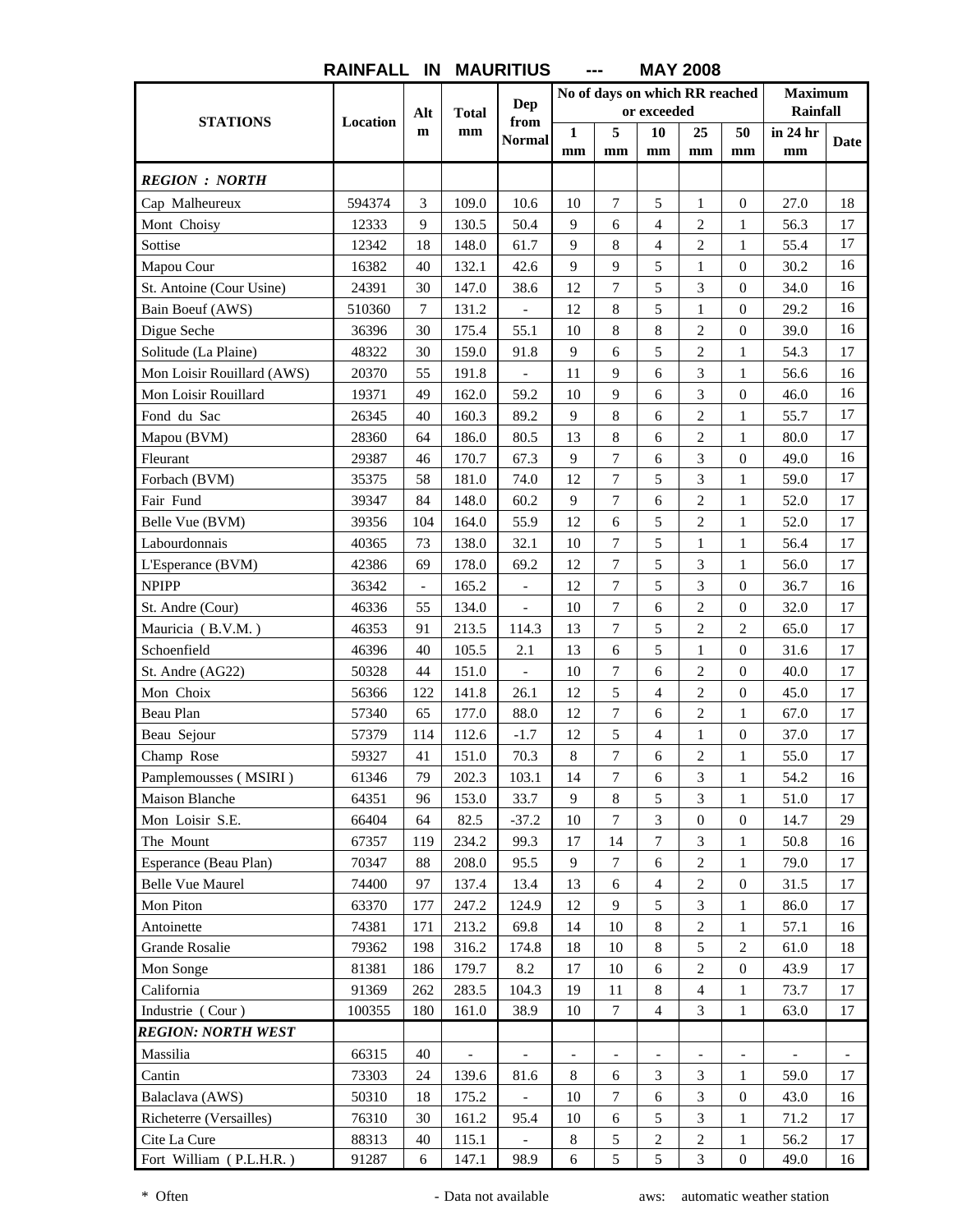|                            |          |                |                | Dep                      |                          |                          | or exceeded              | No of days on which RR reached |                          | <b>Maximum</b>           |                          |
|----------------------------|----------|----------------|----------------|--------------------------|--------------------------|--------------------------|--------------------------|--------------------------------|--------------------------|--------------------------|--------------------------|
| <b>STATIONS</b>            | Location | Alt            | <b>Total</b>   | from                     |                          |                          |                          |                                |                          | Rainfall                 |                          |
|                            |          | $\mathbf m$    | mm             | <b>Normal</b>            | $\mathbf{1}$<br>mm       | 5<br>mm                  | 10<br>mm                 | 25<br>mm                       | 50<br>mm                 | in 24 hr<br>mm           | Date                     |
|                            |          |                |                |                          |                          |                          |                          |                                |                          |                          |                          |
| <b>REGION : NORTH WEST</b> |          |                |                |                          |                          |                          |                          |                                |                          |                          |                          |
| Port Louis (aws)           | 100300   | 5              | 121.4          | $\overline{a}$           | 7                        | 5                        | 5                        | 3                              | $\boldsymbol{0}$         | 35.0                     | 16                       |
| Le Souvenir                | 69336    | 70             | 158.0          | 65.4                     | 9                        | 5                        | 5                        | $\mathbf{1}$                   | $\mathbf{1}$             | 74.0                     | 17                       |
| Amitie (I)                 | 74335    | 85             | 188.0          | 96.5                     | 10                       | 6                        | $\overline{4}$           | $\overline{c}$                 | 1                        | 96.0                     | 17                       |
| Amitie (2)                 | 81324    | 88             | 155.0          | 72.3                     | 11                       | 6                        | $\overline{4}$           | $\overline{c}$                 | $\mathbf{1}$             | 71.0                     | 17                       |
| Notre Dame                 | 85334    | 131            | 193.0          | 97.9                     | 11                       | 5                        | 3                        | $\overline{c}$                 | 1                        | 120.0                    | 17                       |
| Domaine Les Pailles (aws)  | 117293   | 90             | 129.8          | $\overline{\phantom{a}}$ | 6                        | 5                        | 5                        | $\overline{c}$                 | $\boldsymbol{0}$         | 37.4                     | 16                       |
| Valton                     | 92335    | 146            | 162.0          | 60.0                     | 11                       | 5                        | $\overline{4}$           | $\overline{c}$                 | 1                        | 92.0                     | 17                       |
| Beau Fonds                 | 91349    | 236            | 239.0          | 127.8                    | 10                       | $\tau$                   | 5                        | 3                              | $\mathbf{1}$             | 130.0                    | 17                       |
| <b>REGION : WEST</b>       |          |                |                |                          |                          |                          |                          |                                |                          |                          |                          |
| Pointe aux Sables          | 102272   | 15             | 68.5           | $\overline{a}$           | 6                        | 5                        | $\overline{4}$           | $\boldsymbol{0}$               | $\boldsymbol{0}$         | 21.8                     | 14                       |
| Albion (Medine)            | 127240   | 12             | 95.5           | 61.5                     | 6                        | 5                        | 3                        | $\overline{c}$                 | $\overline{0}$           | 37.4                     | 14                       |
| Albion (aws)               | 120240   | 5              | 110.4          |                          | 6                        | 5                        | $\overline{4}$           | $\mathbf{2}$                   | 0                        | 34.8                     | 14                       |
| <b>Balisage</b>            | 138232   | 40             | 122.8          | 91.6                     | 6                        | 5                        | 5                        | $\overline{c}$                 | $\boldsymbol{0}$         | 47.0                     | 14                       |
| Petite Riviere Noire       | 232223   | 3              | 204.4          | 155.8                    | 5                        | 5                        | $\overline{4}$           | $\overline{\mathcal{L}}$       | 2                        | 73.4                     | 14                       |
| Case Noyale                | 242220   | 15             | 251.0          | 183.9                    | 11                       | $\overline{7}$           | 5                        | 3                              | $\overline{c}$           | 76.0                     | 14                       |
| Petit Verger               | 109260   | 52             | 54.8           | $\overline{\phantom{a}}$ | 6                        | 5                        | 3                        | $\boldsymbol{0}$               | $\boldsymbol{0}$         | 15.8                     | 14                       |
| Richelieu                  | 113272   | 67             | 81.0           | 31.1                     | 6                        | 6                        | $\overline{4}$           | $\mathbf{1}$                   | $\boldsymbol{0}$         | 33.0                     | 14                       |
| <b>Gros Cailloux</b>       | 124254   | 82             | 57.0           | 15.6                     | 6                        | 3                        | 3                        | $\boldsymbol{0}$               | $\overline{0}$           | 21.6                     | 14                       |
| St Antoine (Medine)        | 134249   | 116            | 68.0           | 30.9                     | $\overline{4}$           | 3                        | 3                        | $\mathbf{1}$                   | 0                        | 28.0                     | 16                       |
| La Mecque                  | 149234   | 85             | 81.5           | 41.6                     | $\overline{4}$           | 3                        | $\overline{2}$           | $\overline{2}$                 | $\boldsymbol{0}$         | 40.5                     | 14                       |
| La Ferme                   | 152248   | 140            | 81.2           | 42.2                     | 8                        | $\overline{4}$           | 3                        | $\overline{c}$                 | 0                        | 28.0                     | 14                       |
| Belle Vue (Medine)         | 153228   | 61             | 73.0           | 45.0                     | 6                        | 3                        | $\overline{2}$           | $\mathbf{1}$                   | $\boldsymbol{0}$         | 40.8                     | 14                       |
| Medine (Medine)            | 155233   | 91             | 66.7           | 24.0                     | 5                        | 3                        | $\overline{2}$           | $\mathbf{1}$                   | $\overline{0}$           | 36.2                     | 14                       |
| Palmyre (No.1)             | 168233   | 91             | 67.1           | 25.4                     | $\mathfrak{Z}$           | $\overline{c}$           | $\mathbf{1}$             | $\mathbf{1}$                   | $\mathbf{1}$             | 55.7                     | 14                       |
| Clarens (Medine)           | 178236   | 67             | 114.6          | 78.2                     | $\overline{4}$           | $\overline{4}$           | $\overline{c}$           | $\overline{c}$                 | 1                        | 66.3                     | 14                       |
| La Verette                 | 190247   | 72             | 69.6           | 34.8                     | $\tau$                   | 3                        | 3                        | $\mathbf{1}$                   | 0                        | 31.9                     | 14                       |
| Magenta                    | 191260   | 88             | 110.0          | 64.4                     | $\overline{4}$           | 3                        | 3                        | $\overline{c}$                 | 0                        | 45.0                     | 16                       |
| Tamarin (Estate)           | 193238   | 43             | 75.9           | 31.9                     | $\boldsymbol{7}$         | $\overline{4}$           | 3                        | $\,1$                          | $\boldsymbol{0}$         | 26.5                     | 16                       |
| Yemen                      | 202242   | 67             | 70.9           | 22.4                     | $\tau$                   | $\overline{4}$           | $\overline{2}$           | $\mathbf{1}$                   | $\overline{0}$           | 27.4                     | 14                       |
| Beaux Songes (aws)         | 160250   | 225            | 94.8           |                          | 9                        | $\overline{\mathcal{L}}$ | 3                        | 2                              | 0                        | 31.8                     | 16                       |
| Chebel                     | 125270   | 162            | 98.6           | 55.1                     | $\sqrt{6}$               | $\overline{4}$           | $\overline{4}$           | $\mathbf{2}$                   | $\overline{0}$           | 32.0                     | 14                       |
| Bagatelle (Medine)         | 131292   | 302            | 209.5          | 123.9                    | 10                       | 6                        | $\overline{4}$           | 3                              | 2                        | 69.1                     | 17                       |
| Le Bosquet                 | 133263   | 183            | 77.6           | 35.0                     | 5                        | $\mathfrak{Z}$           | $\overline{3}$           | $\,1$                          | $\boldsymbol{0}$         | 30.0                     | 14                       |
| Barkly (Exp. Station)      | 133272   | 207            | 98.0           | 43.3                     | 14                       | 7                        | $\mathbf{2}$             | 1                              | 0                        | 30.0                     | 14                       |
| Le Reduit (MSIRI)          | 139293   | 311            | 155.8          | 71.4                     | $\tau$                   | $\sqrt{6}$               | $\overline{4}$           | $\mathbf{2}$                   | 1                        | 70.1                     | 16                       |
| La Chaumiere (R.B. No1)    | 140259   | 174            | 81.9           | 34.7                     | $\overline{4}$           | 3                        | $\overline{3}$           | $\overline{c}$                 | $\boldsymbol{0}$         | 27.4                     | 14                       |
| Trianon (Estate)           | 150291   | 305            | 162.1          |                          | 9                        | 5                        | $\overline{4}$           | 2                              | 1                        | 79.2                     | 16                       |
| Corps de Garde             | 162264   | 281            | $\blacksquare$ | $\blacksquare$           | $\overline{\phantom{a}}$ | $\overline{\phantom{0}}$ | $\overline{\phantom{a}}$ | $\overline{\phantom{m}}$       | $\overline{\phantom{a}}$ | $\overline{\phantom{a}}$ | $\overline{\phantom{a}}$ |
| Beaux Songes (Medine)      | 160250   | 225            | 82             | 29.8                     | $\overline{4}$           | 3                        | $\mathbf{2}$             | 2                              | $\overline{0}$           | 39                       | 14                       |
| Pierrefonds                | 171261   | 278            | 150.0          | 103.2                    | $\mathfrak{Z}$           | 3                        | $\overline{3}$           | 3                              | $\sqrt{2}$               | 65                       | 16                       |
| <b>Bassin</b>              | 177268   | 314            | 143.9          | 86.3                     | 5                        | $\overline{3}$           | $\overline{3}$           | $\overline{3}$                 | $\mathbf{1}$             | 81.3                     | 16                       |
| <b>REGION : SOUTH WEST</b> |          |                |                |                          |                          |                          |                          |                                |                          |                          |                          |
| La Gaulette                | 250215   | 10             | 279            | 203.8                    | 10                       | $\boldsymbol{7}$         | 6                        | 3                              | 3                        | 80.4                     | 14                       |
| Le Morne (AWS)             | 260190   | 2              | 203.6          |                          | 10                       | 6                        | 5                        | $\mathfrak{Z}$                 |                          | 59.4                     | 14                       |
| Le Morne Brabant           | 273184   | $\mathfrak{Z}$ | 229.0          |                          | 9                        | $\mathbf{9}$             |                          |                                | 2                        | 58.0                     |                          |
| Coteau Gambier             | 265190   | 55             | 223.9          | 154.3                    | 15                       | $\overline{4}$           | 6<br>$\overline{4}$      | 3<br>3                         | 3<br>2                   | 72.7                     | 18<br>14                 |
|                            |          |                |                |                          |                          |                          |                          |                                |                          |                          |                          |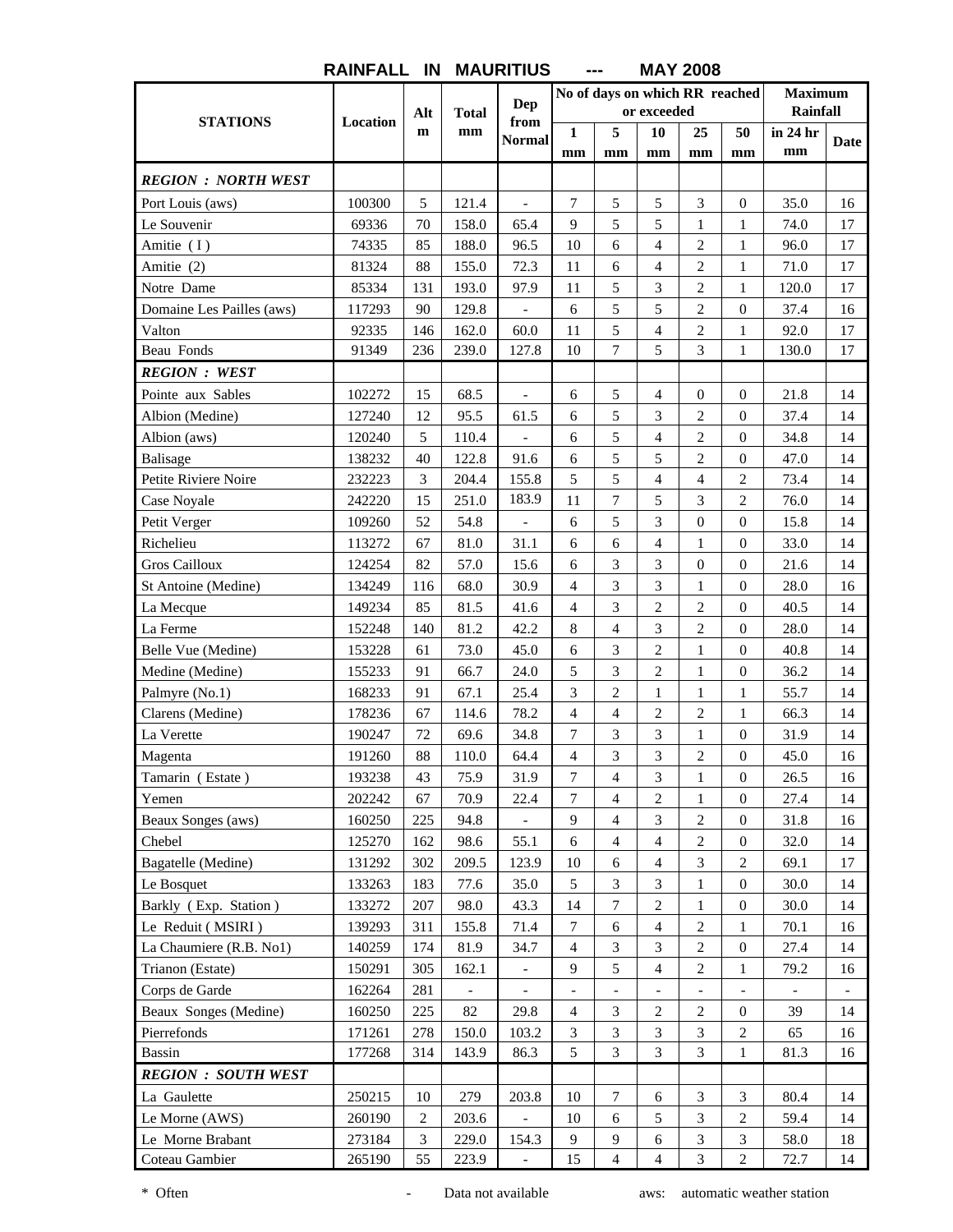|                            |          |     |              |               |              |                     |                  | טטטב ו הווו            |                |                 |      |
|----------------------------|----------|-----|--------------|---------------|--------------|---------------------|------------------|------------------------|----------------|-----------------|------|
|                            |          |     |              | Dep.          |              |                     |                  | No of days on which RR |                | <b>Maximum</b>  |      |
| <b>STATIONS</b>            | Location | Alt | <b>Total</b> | from          |              | reached or exceeded |                  |                        |                | <b>Rainfall</b> |      |
|                            |          | m   | mm           | <b>Normal</b> | $\mathbf{1}$ | 5                   | 10               | 25                     | 50             | in 24 hr        | Date |
|                            |          |     |              |               | mm           | mm                  | mm               | mm                     | mm             | mm              |      |
| <b>REGION : SOUTH WEST</b> |          |     |              |               |              |                     |                  |                        |                |                 |      |
| Embrasure                  | 268204   | 45  | 215.0        |               | 8            | 6                   | $\overline{4}$   | 3                      | 3              | 70.0            | 17   |
| La Crete                   | 253230   | 290 | 337.5        | 231.9         | 14           | 8                   | 6                | $\overline{4}$         | 3              | 92.0            | 14   |
| <b>Terres Couleurs</b>     | 262220   | 259 | 343.0        | 231.1         | 16           | 9                   | 6                | $\overline{4}$         | 3              | 99.0            | 16   |
| Chamarel (Estate)          | 262230   | 267 | 322.0        | 197.9         | 18           | 8                   | 6                | $\overline{4}$         | 3              | 87.0            | 16   |
| Plaine Champagne           | 254258   | 701 | 439.4        | 184.5         | 16           | 13                  | 8                | $\overline{7}$         | $\overline{4}$ | 76.9            | 14   |
| <b>REGION : SOUTH</b>      |          |     |              |               |              |                     |                  |                        |                |                 |      |
| Beau Champs (B.O)          | 299260   | 21  | 274.0        | 108.9         | 17           | 10                  | $\tau$           | 5                      | $\overline{c}$ | 67.0            | 14   |
| Bel Ombre                  | 301244   | 8   | 355.8        | 233.2         | 16           | 11                  | 8                | 5                      | 2              | 125.0           | 14   |
| St Felix (Factory)         | 301277   | 24  | 569.6        | 435.4         | 17           | 12                  | 10               | 7                      | 5              | 147.3           | 18   |
| Bel Air St. Felix          | 305288   | 40  | 530.4        | 413.5         | 16           | 12                  | 9                | $\tau$                 | 5              | 111.8           | 18   |
| Terracine                  | 306308   | 30  | 345.0        | 199.4         | 18           | 12                  | $\overline{9}$   | $\overline{4}$         | 3              | 90.0            | 18   |
| Souillac (aws)             | 310320   | 28  | 341.0        |               | 17           | 11                  | 8                | 3                      | 2              | 105.6           | 18   |
| Cascades                   | 283273   | 153 | 281.7        | 100.6         | 18           | 13                  | 6                | $\overline{4}$         | 2              | 67.3            | 14   |
| Choisy Estate              | 288223   | 70  | 422.5        | 303.2         | 18           | 11                  | 8                | $\overline{4}$         | $\overline{4}$ | 97.0            | 17   |
| Chamouny                   | 289279   | 131 | 279.9        | 75.4          | 19           | 12                  | $\tau$           | 3                      | $\mathbf{1}$   | 99.5            | 14   |
| Frederica                  | 290250   | 125 | 484.3        | 330.2         | 17           | 15                  | 8                | 5                      | 4              | 100.2           | 17   |
| Canal Vacoas               | 294241   | 46  | 292.6        | 162.9         | 17           | 9                   | 7                | $\overline{4}$         | 2              | 70.0            | 17   |
| Ste. Marie                 | 295273   | 53  | 371.0        | 209.1         | 19           | 13                  | 11               | 6                      | 2              | 82.0            | 18   |
| Fontenelle                 | 297315   | 94  | 345.0        | 181.3         | 18           | 12                  | 10               | 6                      | 2              | 61.0            | 14   |
| St. Aubin                  | 300322   | 86  | 345.9        | 213.9         | 17           | 10                  | 8                | $\overline{4}$         | 3              | 69.7            | 14   |
| Riviere des Anguilles      | 301330   | 82  | 286.0        | 137.2         | 14           | 12                  | 9                | 5                      | 2              | 75.0            | 18   |
| Bel Air (Benares)          | 302339   | 49  | 301.0        | 157.6         | 16           | 13                  | 8                | 3                      | 2              | 91.0            | 18   |
| Union Savanne              | 304322   | 64  | 307.0        | 156.3         | 18           | 13                  | 8                | $\overline{4}$         | 2              | 66.0            | 14   |
| Val Riche                  | 274261   | 305 | 626.0        | 405.1         | 16           | 16                  | 9                | 7                      | $\overline{4}$ | 132.0           | 18   |
| Luchon                     | 275273   | 236 | 644.2        | 324.6         | 18           | 15                  | 12               | 6                      | 4              | 182.9           | 17   |
| Satana                     | 289260   | 168 | 304.0        | 142.9         | 18           | 10                  | 9                | 5                      | 2              | 75.0            | 18   |
| Combo                      | 287319   | 175 | 386.0        | 194.0         | 20           | 14                  | 9                | 8                      | 2              | 70.0            | 16   |
| Bois Sec (U)               | 265306   | 439 | 531.0        | 285.4         | 24           | 15                  | 12               | 8                      | 4              | 100.0           | 18   |
| Bois Cheri                 | 254312   | 475 | 632.6        | 323.4         | $28\,$       | 13                  | 12               | 8                      | 4              | 136.0           | 16   |
| Pradier                    | 249297   | 600 | 627.5        |               | 22           | 16                  | 11               | 9                      | 5              | 133.0           | 16   |
| Grand Bassin (aws)         | 240295   | 605 | 510.2        |               | 20           | 14                  | 10               | 6                      | 3              | 146.4           | 16   |
| <b>REGION : SOUTH EAST</b> |          |     |              |               |              |                     |                  |                        |                |                 |      |
| Pointe aux Feuilles        | 183463   | 15  | 187.0        | 31.4          | 13           | $\tau$              | 5                | 2                      | $\mathbf{1}$   | 61.0            | 18   |
| Bestel                     | 204403   | 15  | 530.5        | 272.7         | 21           | 19                  | 13               | 6                      | 3              | 144.6           | 18   |
| Camizzard                  | 208417   | 21  | 549.0        | 274.3         | 21           | 16                  | 12               | $\tau$                 | $\overline{2}$ | 200.2           | 18   |
| Providence (F)             | 215439   | 24  | 374.7        | 225.6         | 16           | 10                  | $\tau$           | $\overline{4}$         | 2              | 133.4           | 18   |
| Ferney                     | 216420   | 6   | 376.5        | 171.1         | 18           | 9                   | $\,8\,$          | 5                      | $\overline{c}$ | 142.6           | 18   |
| Le Vallon                  | 220410   | 3   | 420.6        | 245.9         | 19           | 12                  | $\,8\,$          | $\overline{4}$         | $\overline{c}$ | 167.9           | 18   |
| Campement                  | 203413   | 20  | 318.8        |               | 15           | $8\,$               | 6                | $\overline{4}$         | 2              | 145.5           | 18   |
| Ste Helene                 | 251405   | 40  | 349.8        | 200.2         | 17           | 10                  | 6                | 5                      | $\overline{c}$ | 110.0           | 18   |
| Beau Vallon (Cour)         | 252416   | 21  | 284.2        | 144.7         | 15           | 9                   | 7                | 3                      | 2              | 93.0            | 18   |
| Terre Rocheuse (BVWest)    | 257413   | 27  | 273.2        | 129.5         | 14           | $\tau$              | $\boldsymbol{7}$ | 3                      | 2              | 87.0            | 18   |
| Terre Rocheuse (RLChaux)   | 260424   | 9   | 284.8        | 147.8         | 12           | 9                   | 6                | 2                      | $\overline{c}$ | 102.0           | 18   |
| Mon Desert (M.D.M.T.)      | 271403   | 23  | 290.4        | 150.0         | 14           | $\tau$              | 5                | $\overline{4}$         | 2              | 120.0           | 18   |
| Riviere Tabac              | 293378   | 31  | 284.6        | 145.8         | 14           | $8\,$               | $\boldsymbol{7}$ | 5                      | $\overline{c}$ | 96.0            | 18   |
| Florine                    | 211390   | 145 | 433.6        | 190.6         | 19           | 15                  | 10               | 6                      | 3              | 105.4           | 18   |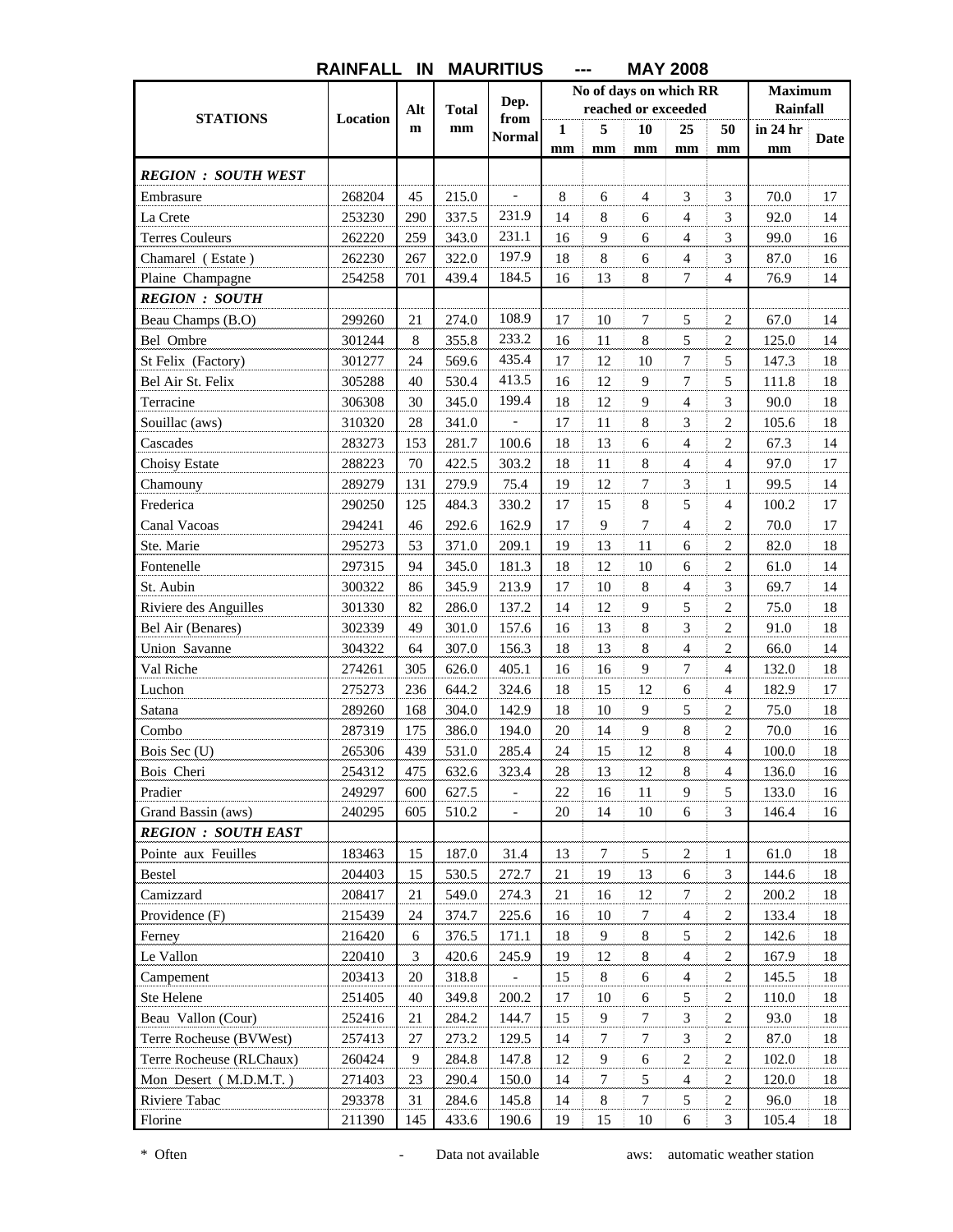|                               |                          |                          |                          | Dep.                     |                          | No of days on which RR reached |                          |                          |                          | <b>Maximum</b><br><b>Rainfall</b> |                          |
|-------------------------------|--------------------------|--------------------------|--------------------------|--------------------------|--------------------------|--------------------------------|--------------------------|--------------------------|--------------------------|-----------------------------------|--------------------------|
| <b>STATIONS</b>               | Location                 | Alt                      | <b>Total</b>             | from                     |                          |                                | or exceeded              |                          |                          |                                   |                          |
|                               |                          | $\mathbf{m}$             | mm                       | <b>Normal</b>            | $\mathbf{1}$             | 5                              | 10                       | 25                       | 50                       | in 24 hr                          | Date                     |
| <b>REGION : SOUTH EAST</b>    |                          |                          |                          |                          | mm                       | mm                             | mm                       | mm                       | mm                       | mm                                |                          |
|                               |                          |                          |                          |                          |                          |                                |                          |                          |                          |                                   |                          |
| Le Val                        | 213373                   | 137                      | $\overline{\phantom{a}}$ | $\overline{\phantom{a}}$ | $\overline{\phantom{a}}$ | $\overline{\phantom{a}}$       | $\overline{\phantom{a}}$ | $\overline{\phantom{a}}$ | $\overline{\phantom{a}}$ | $\overline{\phantom{a}}$          | $\overline{\phantom{a}}$ |
| <b>Cent Gaulettes</b>         | 214384                   | 145                      | 435.2                    | 196.7                    | 20                       | 14                             | 11                       | $\overline{4}$           | 3                        | 105.4                             | 18                       |
| Riviere des Creoles           | 220389                   | 134                      | 453.2                    | 235.7                    | 20                       | 15                             | 9                        | 5                        | 3                        | 121.8                             | 18                       |
| Riche En Eau                  | 231394                   | 110                      | 368.9                    | 171.7                    | 17                       | 12                             | 9                        | $\overline{4}$           | 1                        | 122.2                             | 18                       |
| Riche En Eau (aws)            | $\overline{\phantom{a}}$ | $\overline{\phantom{a}}$ | 395.2                    | $\overline{\phantom{0}}$ | 17                       | 12                             | 11                       | 6                        | 2                        | 120.4                             | 18                       |
| Astroea (R.E.E)               | 233379                   | 163                      | 417.6                    | 194.2                    | 20                       | 13                             | 10                       | 5                        | $\mathbf{1}$             | 127.2                             | 18                       |
| Courbevoie                    | 243400                   | 69                       | 372.3                    | 207.1                    | 18                       | 12                             | 6                        | 5                        | 2                        | 127.5                             | 18                       |
| Ruisseau Copeaux              | 250385                   | 114                      | 453.7                    | 311.9                    | 19                       | 12                             | $\overline{7}$           | 5                        | 3                        | 152.3                             | 18                       |
| Mon Tresor                    | 254392                   | 73                       | 404.8                    | 216.9                    | 15                       | 10                             | 6                        | 5                        | 3                        | 144.7                             | 18                       |
| Plaisance                     | 261410                   | 50                       | 375.3                    | 221.9                    | 15                       | 9                              | 5                        | 5                        | $\overline{c}$           | 138.2                             | 18                       |
| Gros Bois                     | 264365                   | 160                      | 385.5                    | 182.4                    | 17                       | 12                             | 9                        | 6                        | 2                        | 111.0                             | 18                       |
| <b>Union Vale</b>             | 267389                   | 58                       | 319.6                    | 171.3                    | 15                       | 11                             | $\overline{7}$           | 4                        | 2                        | 118.0                             | 18                       |
| Sauveterre                    | 276390                   | 49                       | 287.3                    | 153.3                    | 15                       | 11                             | 5                        | $\overline{4}$           | 2                        | 106.0                             | 18                       |
| La Baraque                    | 280371                   | 76                       | $\overline{\phantom{0}}$ |                          | $\overline{\phantom{a}}$ | $\overline{\phantom{a}}$       | $\overline{\phantom{a}}$ | $\frac{1}{2}$            | $\overline{\phantom{a}}$ |                                   | $\overline{\phantom{a}}$ |
| <b>Colmar Siding Benares</b>  | 284334                   | 168                      | 372.4                    | 170.9                    | 19                       | 13                             | 11                       | 5                        | 2                        | 80.0                              | 18                       |
| Savinia                       | 285380                   | 49                       | 326.5                    | 172.0                    | 17                       | 10                             | $\overline{7}$           | 5                        | $\mathbf{1}$             | 105.2                             | 18                       |
| <b>Chateau Benares</b>        | 288349                   | 107                      | 300.3                    | 109.3                    | 17                       | 12                             | 9                        | $\overline{4}$           | 2                        | 70.0                              | 18                       |
| Savanah                       | 291365                   | 58                       | 281.3                    | 122.9                    | 17                       | 12                             | 8                        | $\overline{4}$           | 2                        | 88.0                              | 18                       |
| St. Felix (B.A.S.E)           | 293339                   | 122                      | 282.0                    | 79.5                     | 17                       | 13                             | 10                       | 3                        | 3                        | 50.0                              | 14                       |
| <b>Benares</b>                | 296349                   | 76                       | 281.5                    | 130.4                    | 18                       | 12                             | $\overline{7}$           | 3                        | 2                        | 65.0                              | 14                       |
| Montagne Ronde                | 201387                   | 216                      | 505.8                    | 212.0                    | 20                       | 14                             | 13                       | 6                        | 3                        | 121.0                             | 18                       |
| Eau Bleu Tostee               | 227363                   | 213                      | 602.7                    | 330.9                    | 21                       | 14                             | 12                       | 7                        | 4                        | 158.3                             | 18                       |
| Mont Vernon                   | 232369                   | 287                      | 494.8                    | 238.8                    | 19                       | 13                             | 11                       | 6                        | 2                        | 168.4                             | 18                       |
| Astroea (R.B)                 | 233360                   | 274                      | $\overline{a}$           |                          |                          | $\overline{\phantom{a}}$       | $\overline{\phantom{0}}$ |                          |                          |                                   |                          |
| Rose Belle                    | 238355                   | 280                      | 626.3                    | 372.3                    | 21                       | 17                             | 15                       | 9                        | 4                        | 104.0                             | 18                       |
| Deux Bras                     | 239278                   | 158                      | 489.1                    | 304.2                    | 21                       | 15                             | 10                       | 5                        | $\overline{4}$           | 144.8                             | 18                       |
| New Grove                     | 251361                   | 219                      |                          |                          |                          |                                |                          |                          |                          |                                   |                          |
| Hewetson                      | 261341                   | 255                      | 602.2                    | 410.1                    | 20                       | 15                             | 11                       | 6                        | 4                        | 164.2                             | 18                       |
| St. Avold                     | 262331                   | 293                      | 565.6                    | 345.8                    | 18                       | 14                             | 12                       | 7                        | 3                        | 135.0                             | 18                       |
| Joli Bois                     | 264349                   | 216                      | 496.3                    | 285.5                    | 20                       | 14                             | 10                       | 6                        | $\overline{4}$           | 155.0                             | 18                       |
| <b>Britannia</b>              | 271334                   | 229                      | 628.5                    | 408.6                    | 20                       | 14                             | 11                       | 8                        | $\overline{4}$           | 143.0                             | 18                       |
| Riche Bois (B)                | 274346                   | 191                      | 408.8                    | 212.1                    | 17                       | 12                             | 9                        | 5                        | 3                        | 119.0                             | 18                       |
| <b>REGION : EAST</b>          |                          |                          |                          |                          |                          |                                |                          |                          |                          |                                   |                          |
| Haute Rive                    | 67429                    | 18                       | 96.5                     | $-6.8$                   | $10\,$                   | 6                              | $\overline{4}$           | $\mathbf{1}$             | $\overline{0}$           | 27.0                              | 16                       |
| Bras D'Eau                    | 82443                    | 9                        | 124.0                    | 5.1                      | 5                        | 5                              | 5                        | $\sqrt{2}$               | 1                        | 55.0                              | 19                       |
| Providence (P.de Flacq)       | 100441                   | 6                        | 139.0                    | 0.6                      | 12                       | 7                              | 5                        | 2                        | $\boldsymbol{0}$         | 42.0                              | 18                       |
| <b>Bassin Requins</b>         | 102452                   | 8                        | 193.0                    | 68.1                     | 13                       | $\,8\,$                        | 5                        | 3                        | 1                        | 65.0                              | 18                       |
| Constance                     | 107424                   | 40                       | 144.5                    | 4.2                      | 14                       | $\,8\,$                        | $\overline{4}$           | 1                        | $\overline{0}$           | 42.0                              | 18                       |
| <b>Belle Mare</b>             | 116461                   | 3                        | 171.5                    | 37.0                     | 12                       | $\tau$                         | 5                        | $\sqrt{2}$               | 1                        | 72.0                              | 18                       |
| Mare La Chaux                 | 117451                   | 20                       | 161.0                    | 28.3                     | 10                       | 7                              | $\sqrt{5}$               | $\overline{2}$           | 1                        | 70.5                              | 18                       |
| Palmar (aws)                  | 138480                   | 5                        | 208.4                    |                          | 13                       | 10                             | 6                        | $\overline{c}$           | 1                        | 81.2                              | 18                       |
| Beau Rivage                   | 153472                   | 3                        | 197.1                    | 70.1                     | 15                       | 9                              | $\overline{4}$           | $\sqrt{2}$               | 1                        | 72.4                              | 18                       |
| Beau Champ - Littoral         | 164465                   | 15                       | 202.2                    | 60.0                     | 13                       | 10                             | 6                        | $\sqrt{2}$               |                          | 81.0                              | 18                       |
| Grande Retraite (La Retraite) | 97404                    |                          |                          |                          |                          | 8                              | 6                        | $\boldsymbol{2}$         | $\mathbf{1}$             |                                   |                          |
|                               |                          | 113                      | 158.0                    | $-4.5$                   | 16                       | 9                              |                          |                          | $\overline{0}$           | 32.0                              | 17                       |
| Allendy (BV)                  | 116414                   | 109                      | 154.0                    | $-12.8$                  | 17                       | 9                              | $\tau$<br>5              | 1                        | $\overline{0}$           | 40.0                              | 17                       |
| Argy                          | 116439                   | 43                       | 141.5                    | $-5.9$                   | 16                       |                                |                          | $\,1$                    | $\mathbf{0}$             | 34.0                              | 18                       |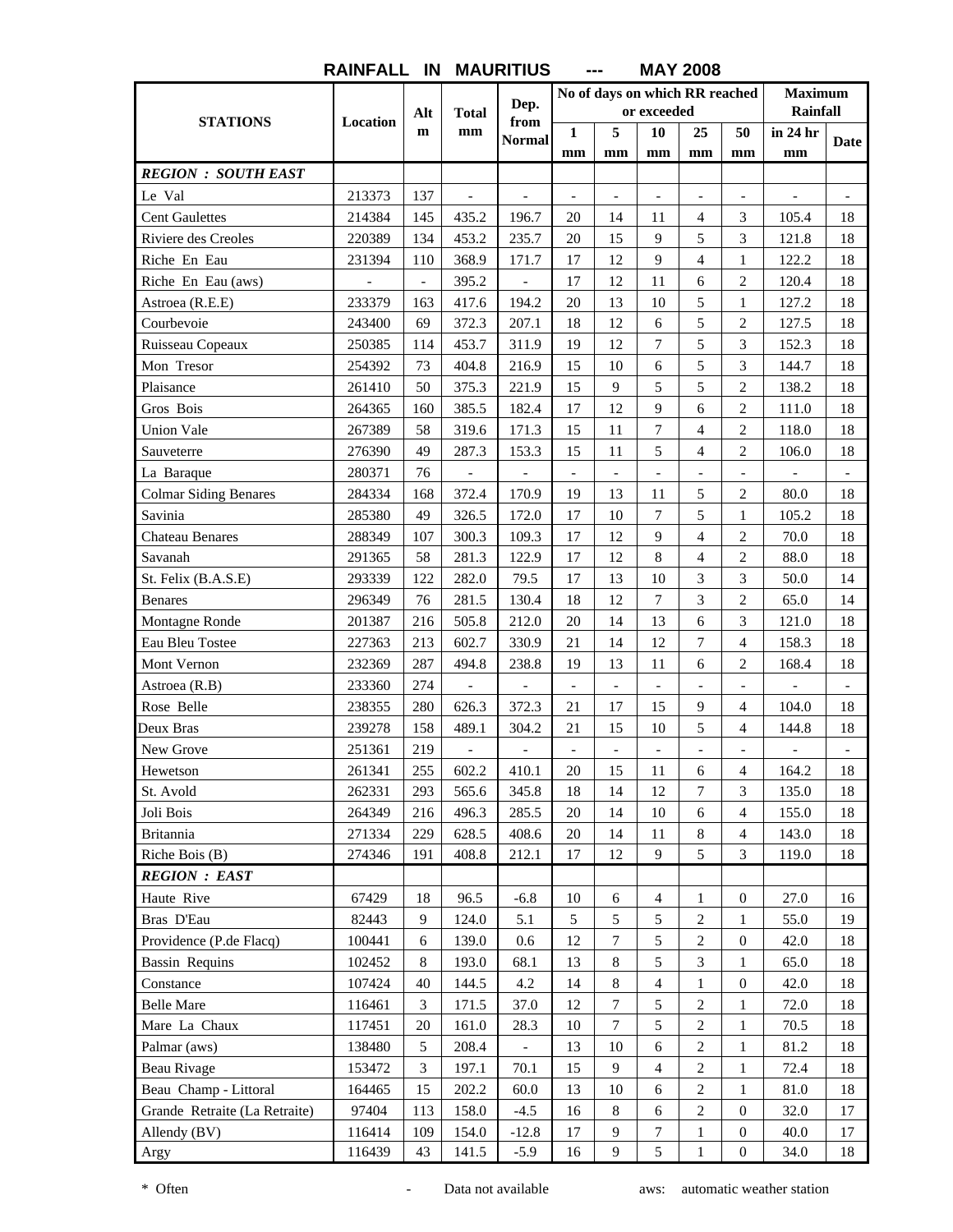|                           |          |              |                          | Dep                      |                          | No of days on which RR reached | or exceeded              |                          |                          | <b>Maximum</b><br>Rainfall |                          |
|---------------------------|----------|--------------|--------------------------|--------------------------|--------------------------|--------------------------------|--------------------------|--------------------------|--------------------------|----------------------------|--------------------------|
| <b>STATIONS</b>           | Location | Alt          | <b>Total</b>             | from                     |                          |                                |                          |                          |                          |                            |                          |
|                           |          | $\mathbf{m}$ | mm                       | <b>Normal</b>            | 1                        | 5                              | 10                       | 25                       | 50                       | in 24 hr<br>mm             | Date                     |
| <b>REGION : EAST</b>      |          |              |                          |                          | mm                       | mm                             | mm                       | mm                       | mm                       |                            |                          |
|                           | 127410   | 146          | 228.3                    | 60.6                     | 18                       | 9                              |                          | 1                        |                          | 84.2                       | 17                       |
| FUEL (UNION)<br>La Gaiete | 128435   | 64           | 174.6                    | 16.3                     | 16                       | 10                             | 6<br>5                   | $\overline{2}$           | 1<br>$\overline{0}$      | 39.7                       | 17                       |
| <b>Oueen Victoria</b>     | 132424   | 125          | 211.0                    | 30.1                     | 20                       | 10                             | 7                        | $\overline{c}$           | $\mathbf{1}$             | 68.0                       | 17                       |
|                           |          |              |                          |                          |                          |                                |                          |                          |                          |                            |                          |
| Queen Victoria (aws)      | 130420   | 112          | 190.8                    |                          | 18                       | 9                              | 6                        | $\overline{2}$           | $\theta$                 | 41.0                       | 17                       |
| <b>Belle Etoile</b>       | 137453   | 71           | 177.5                    | 37.7                     | 12                       | 6                              | 5                        | $\overline{c}$           | 1                        | 86.0                       | 18                       |
| Naye                      | 139440   | 85           | 222.9                    | 46.7                     | 16                       | 10                             | 5<br>5                   | 3<br>$\overline{c}$      | 1                        | 64.6                       | 17                       |
| Caroline                  | 148450   | 64           | 238.8                    | 86.0                     | 15                       | 10<br>9                        |                          |                          | $\mathbf{2}$             | 87.0                       | 18                       |
| Clemencia                 | 153421   | 119          | 323.4                    | 128.9                    | 17                       |                                | 6                        | 3                        | 3                        | 95.3                       | 17                       |
| Belle Rose (DRBC)         | 153434   | 82           | 197.0                    | 17.1                     | 16                       | 10                             | 5                        | 3                        | $\mathbf{1}$             | 65.0                       | 18                       |
| La Lucie                  | 154441   | 73           | 161.9                    | $-2.1$                   | 16                       | 10                             | 5                        | $\mathbf{1}$             | $\overline{0}$           | 45.8                       | 18                       |
| Terre Franche (DRBC)      | 166438   | 79           | 264.5                    | 74.6                     | 15                       | 12                             | 6                        | 3                        | 2                        | 76.0                       | 18                       |
| Grand Port (DRBC)         | 167458   | 64           | 201.0                    | 61.2                     | 14                       | 11                             | 5                        | $\overline{c}$           | 1                        | 72.0                       | 18                       |
| <b>Trois Ilots</b>        | 171449   | 91           | 261.9                    | 95.3                     | 17                       | 8                              | 6                        | $\overline{2}$           | 11                       | 10.0                       | 18                       |
| La Louise (T. Rocheuse)   | 174421   | 156          | 299.9                    | 98.2                     | 17                       | 14                             | 9                        | 3                        | 2                        | 70.0                       | 18                       |
| Olivia                    | 178441   | 101          | 296.2                    | 92.2                     | 19                       | 13                             | 8                        | $\overline{4}$           | 2                        | 72.0                       | 18                       |
| Beau Vallon (DRBC)        | 178449   | 110          | 301.4                    | 146.6                    | 18                       | 10                             | 7                        | 5                        | $\mathbf{2}$             | 91.8                       | 18                       |
| Etoile                    | 183442   | 116          | 418.8                    | 181.1                    | 17                       | 13                             | 9                        | 5                        | $1\ 1$                   | 58.6                       | 18                       |
| Belle Rive (DRBC)         | 186431   | 116          | 263.0                    | 34.3                     | 17                       | 9                              | 8                        | 3                        | 1                        | 66.4                       | 18                       |
| Rich Fund                 | 125399   | 189          | 246.1                    | 48.7                     | 16                       | 9                              | 7                        | $\overline{c}$           | 1                        | 87.7                       | 17                       |
| Unite                     | 138401   | 226          | 292.0                    | 97.2                     | 16                       | 8                              | 7                        | $\overline{c}$           | 2 <sub>1</sub>           | 25.0                       | 17                       |
| Gibraltar                 | 138412   | 165          | 283.0                    | 92.6                     | 15                       | 8                              | 7                        | $\overline{4}$           | 1                        | 95.7                       | 17                       |
| <b>Bel Etang</b>          | 145391   | 265          | 387.9                    | 163.8                    | 20                       | 11                             | 9                        | $\overline{4}$           | 2 <sub>1</sub>           | 34.0                       | 17                       |
| Sans Souci                | 178392   | 277          | 431.4                    | 123.8                    | 22                       | 12                             | 10                       | 5                        | 3                        | 85.0                       | 18                       |
| <b>REGION : CENTRAL</b>   |          |              |                          |                          |                          |                                |                          |                          |                          |                            |                          |
| <b>PLATEAU WINDWARD</b>   |          |              |                          |                          |                          |                                |                          |                          |                          |                            |                          |
| Bonne Veine (MDA)         | 143353   | 433          | 309.4                    | 78.9                     | 16                       | 8                              | 8                        | 3                        | 2                        | 91.2                       | 17                       |
| Providence                | 146371   | 369          | 393.6                    | 145.2                    | 25                       | 13                             | 9                        | $\overline{4}$           | 3                        | 95.0                       | 16                       |
| Providence (aws)          | 148367   | 378          | 333.2                    |                          | 19                       | 10                             | 7                        | $\overline{4}$           | $\mathbf{2}$             | 100.4                      | 16                       |
| Grosse Roche              | 172375   | 335          | 443.6                    | 165.2                    | 25                       | 14                             | 11                       | 3                        | 3                        | 98.0                       | 17                       |
| Piton du Milieu           | 175346   | 442          | 369.0                    | 110.2                    | 17                       | 12                             | 8                        | 5                        | 2                        | 133.9                      | 16                       |
| Eau Bleue Dam             | 211357   | 347          | 337.1                    | 47.8                     | 21                       | 11                             | $\,8\,$                  | $\overline{4}$           | $\sqrt{2}$               | 73.0                       | 18                       |
| Union Park (MSIRI)        | 230344   | 357          | 575.0                    | 307.1                    | 21                       | 16                             | 13                       | 6                        | 3                        | 162.2                      | 18                       |
| <b>Beau Climat</b>        | 234336   | 390          |                          |                          | $\overline{\phantom{0}}$ |                                | $\qquad \qquad -$        |                          |                          |                            |                          |
| La Flora                  | 248334   | 360          | 743.3                    | 507.9                    | 19                       | 15                             | 12                       | 8                        | 5                        | 188.6                      | 18                       |
| Nouvelle Decouverte(aws)  | 110350   | 480          | 320.0                    |                          | 15                       | 10                             | $\tau$                   | $\overline{4}$           | $\mathbf{2}$             | 105.4                      | 17                       |
| Belle Rive (1E)           | 170335   | 476          | 497.8                    | 264.5                    | 23                       | 11                             | 8                        | 6                        | $\mathbf{2}$             | 199.0                      | 16                       |
| Belle Rive (2E)           | 174335   | 467          | 461.1                    | 225.1                    | 22                       | 13                             | 8                        | 5                        | 2                        | 205.8                      | 16                       |
| XVI Mile(Mon Bois)(aws)   | 200320   | 590          | $\overline{\phantom{a}}$ | $\overline{\phantom{a}}$ | $\overline{\phantom{a}}$ | $\overline{\phantom{a}}$       | $\overline{\phantom{a}}$ | $\overline{\phantom{0}}$ | $\overline{\phantom{a}}$ | $\overline{\phantom{a}}$   | $\overline{\phantom{a}}$ |
| <b>REGION : CENTRAL</b>   |          |              |                          |                          |                          |                                |                          |                          |                          |                            |                          |
| <b>PLATEAU LEEWARD</b>    |          |              |                          |                          |                          |                                |                          |                          |                          |                            |                          |
| Beau Bois (MDA)           | 124335   | 436          | 250.8                    | 68.6                     | 15                       | 10                             | 7                        | 3                        | $\overline{c}$           | 87.1                       | 17                       |
| Mon Desert Alma           | 133316   | 367          | 223.0                    | 101.3                    | 12                       | 7                              | $\overline{4}$           | 3                        | $\mathbf{2}$             | 70.4                       | 16                       |
| Minissy (MDA)             | 135302   | 354          | 211.6                    | 118.4                    | 9                        | 6                              | 4                        | 3                        | 2                        | 70.4                       | 17                       |
| Minissy (H)               | 143306   | 366          | 220.7                    | 113.2                    | 14                       | $\tau$                         | 4                        | 2                        | 2                        | 77.2                       | 16                       |
| Moka (aws)                | 130300   | 344          | 156.0                    |                          | 12                       | 6                              | 4                        | $\overline{2}$           | 1                        | 63.0                       | 16                       |
| Cote d'Or                 | 147315   | 412          | 221.8                    | 95.7                     | 15                       | 9                              | 4                        | $\sqrt{2}$               | 2                        | 83.3                       | 16                       |
| Bagatelle (H)             | 151308   | 393          | 234.2                    | 118.0                    | 14                       | 7                              | 4                        | $\sqrt{2}$               | 1                        | 113.5                      | 16                       |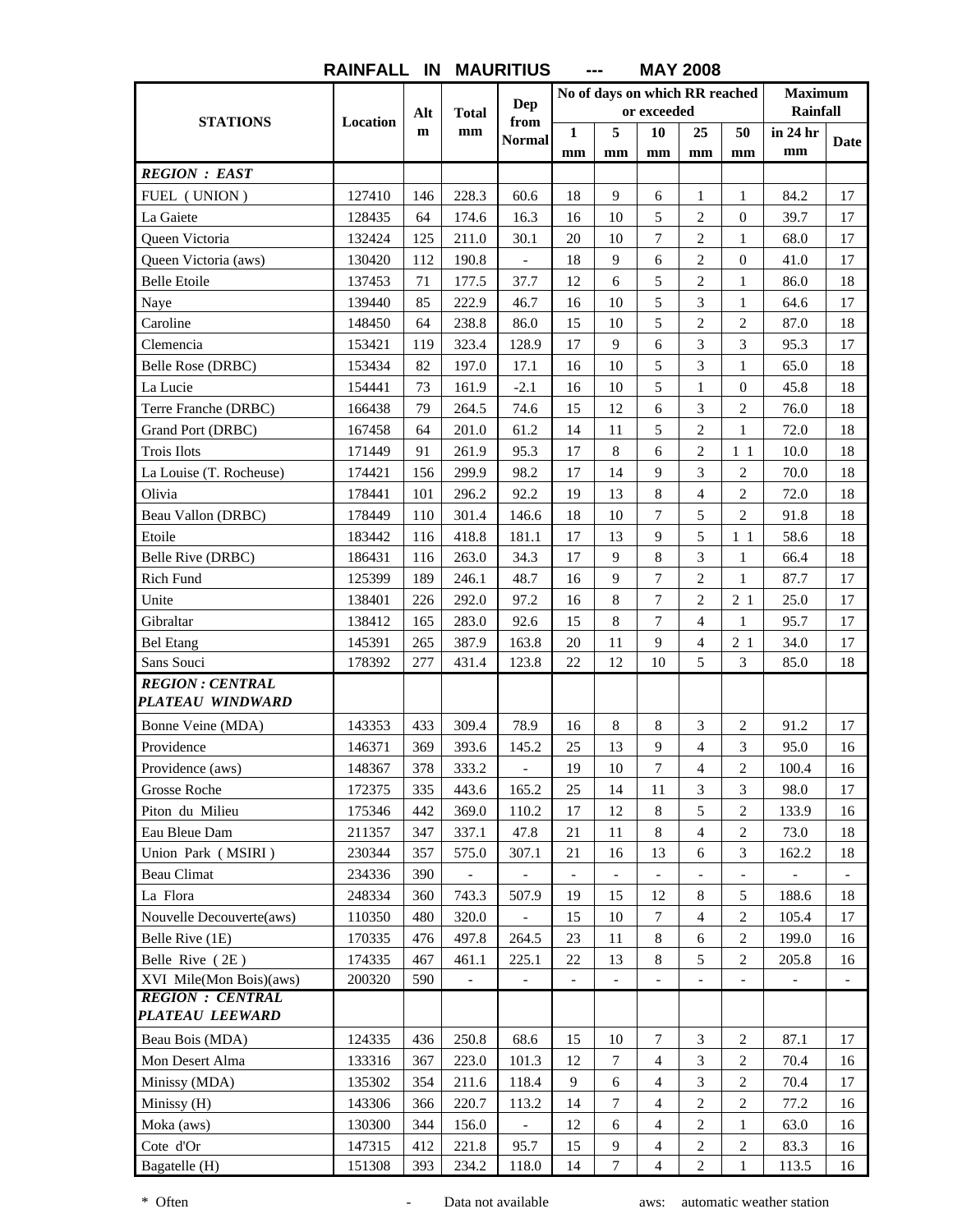| <b>STATIONS</b>                    | Location           | Alt.           | <b>Total</b> | Dep<br>from              |              | No of days on which RR reached | or exceeded              |                |                          | <b>Maximum</b><br>Rainfall |                |
|------------------------------------|--------------------|----------------|--------------|--------------------------|--------------|--------------------------------|--------------------------|----------------|--------------------------|----------------------------|----------------|
|                                    |                    | m              | mm           | <b>Normal</b>            | $\mathbf{1}$ | 5                              | 10                       | 25             | 50                       | in 24 hr<br>mm             | Date           |
| <b>REGION : CENTRAL</b>            |                    |                |              |                          | mm           | mm                             | mm                       | mm             | mm                       |                            |                |
| <b>PLATEAU LEEWARD</b>             |                    |                |              |                          |              |                                |                          |                |                          |                            |                |
| Quatre Bornes (Michaud)            | 159280             | 353            | 138.7        | 58.5                     | $\,8\,$      | 5                              | 3                        | 3              | 1                        | 57.0                       | 16             |
| Highlands                          | 164305             | 421            | 218.5        | 101.8                    | 10           | $\overline{7}$                 | 5                        | 3              | $\mathbf{1}$             | 102.0                      | 16             |
| Vacoas                             | 176294             | 424            | 232.0        | 111.7                    | 11           | 8                              | 5                        | 3              | 1                        | 116.0                      | 16             |
| <b>Burgos</b>                      | 182258             | 396            | 139.1        | 90.9                     | 5            | 3                              | 3                        | 1              | 1                        | 87.8                       | 16             |
| Reunion                            | 184293             | 433            | 255.0        | 127.9                    | 8            | $\overline{7}$                 | $\overline{\mathcal{L}}$ | 3              | $\mathbf{2}$             | 92.4                       | 17             |
| Holyrood                           | 186275             | 396            | 125.6        | 61.1                     | 6            | $\overline{\mathcal{L}}$       | 3                        | $\overline{c}$ | 1                        | 52.5                       | 16             |
| Moon                               | 192276             | 430            | 163.8        | 73.3                     | $\tau$       | $\overline{4}$                 | 3                        | $\overline{c}$ | $\mathbf{1}$             | 76.2                       | 16             |
| Alma                               | 144340             | 451            | 293.9        | 89.1                     | 16           | 10                             | 6                        | $\overline{c}$ | $\mathbf{2}$             | 100.6                      | 17             |
| Valetta                            | 152334             | 448            | 276.1        | 82.9                     | 17           | 9                              | 7                        | $\overline{c}$ | $\overline{c}$           | 118.6                      | 16             |
| Hermitage                          | 161318             | 454            | 245.7        | 75.0                     | 14           | 8                              | 5                        | $\overline{2}$ | 2                        | 77.2                       | 16             |
| Belle Rive (MSIRI)                 | 168326             | 488            | 365.4        | 150.3                    | 16           | 10                             | 7                        | 3              | $\mathbf{2}$             | 188.0                      | 16             |
| Wooton                             | 182316             | 564            | 249.1        | 34.5                     | 13           | 9                              | 6                        | 3              | $\mathbf{1}$             | 100.0                      | 16             |
| Henrietta                          | 199281             | 469            | 203.4        | 96.9                     | $\,8\,$      | 6                              | 5                        | 3              | $\overline{c}$           | 80.0                       | 16             |
| Trou aux Cerfs (aws)               | 178310             | 614            | 348.0        | $\overline{\phantom{0}}$ | 17           | 11                             | 9                        | 4              | 2                        | 115.0                      | 16             |
| La Marie                           | 201290             | 353            | 273.1        | 135.0                    | 12           | 9                              | 7                        | 4              | $\mathbf{2}$             | 65.0                       | 16             |
| Tamarin (Res.)                     | 211275             | 485            | 146.5        | 23.0                     | 17           | 6                              | 5                        | $\overline{2}$ | $\overline{0}$           | 38.1                       | 17             |
| <b>Bonne Fin</b>                   | 214283             | 536            | 243.4        | 97.3                     | 8            | 7                              | 5                        | $\overline{2}$ | 2                        | 89.8                       | 17             |
| Good End                           | 216294             | 564            | 411.4        | 209.5                    | 19           | 12                             | 8                        | 6              | 3                        | 99.8                       | 16             |
| Mare Longue                        | 225275             | 579            | 396.6        | 210.4                    | 19           | 11                             | 8                        | 5              | $\overline{4}$           | 89.0                       | 16             |
| Arnaud                             | 228295             | 576            | 509.7        | 255.0                    | 24           | 13                             | 10                       | 8              | $\overline{\mathcal{L}}$ | 110.8                      | 16             |
| Arnaud (aws)                       | 170290             | 580            | 517.0        |                          | 22           | 13                             | 10                       | 8              | 2                        | 153.4                      | 16             |
| Petrin                             | 243275             | 655            | 628.0        | 357.7                    | 19           | 16                             | 10                       | 6              | 6                        | 160.0                      | 16             |
|                                    |                    |                |              |                          |              |                                |                          |                |                          |                            |                |
|                                    |                    |                |              |                          |              |                                |                          |                |                          |                            |                |
| <b>REGION : RODRIGUES</b>          |                    |                |              | 78.9                     |              |                                |                          |                |                          |                            |                |
| Pointe Canon                       | 407255             | 58             | 157.2        | 44.4                     | 13           | 8                              | 6                        | $\overline{c}$ | $\mathbf{0}$             | 44.4                       | 3              |
| Corail Airport<br>Citronelle (aws) | 454216             | 33             | 116.5        |                          | 10           | 7                              | 3                        | $\overline{c}$ | $\theta$                 | 28.9                       | 18             |
| <b>REGION:</b>                     | 418265             | 335            |              | $\overline{\phantom{a}}$ |              |                                |                          |                |                          |                            |                |
| <b>AGALEGA ISLANDS</b>             |                    |                |              |                          |              |                                |                          |                |                          |                            |                |
| Agalega                            | $10^{\circ} 21' S$ | 3              | 163.1        | 61.3                     | 10           | $\tau$                         | $\overline{4}$           | $\mathbf{1}$   | $\mathbf{1}$             | 92.3                       | 27             |
|                                    | 56° 35' E          |                |              |                          |              |                                |                          |                |                          |                            |                |
| <b>REGION:</b>                     |                    |                |              |                          |              |                                |                          |                |                          |                            |                |
| ST. BRANDON ISLANDS                |                    |                |              |                          |              |                                |                          |                |                          |                            |                |
| St. Brandon                        | $16^{\circ} 27' S$ | $\overline{4}$ | 83.3         | 4.6                      | 8            | 3                              | 3                        | 1              | $\boldsymbol{0}$         | 30.6                       | $\overline{2}$ |
|                                    | 59° 37' E          |                |              |                          |              |                                |                          |                |                          |                            |                |

**MAY 2008**

\* Often **-** Data not available aws: automatic weather station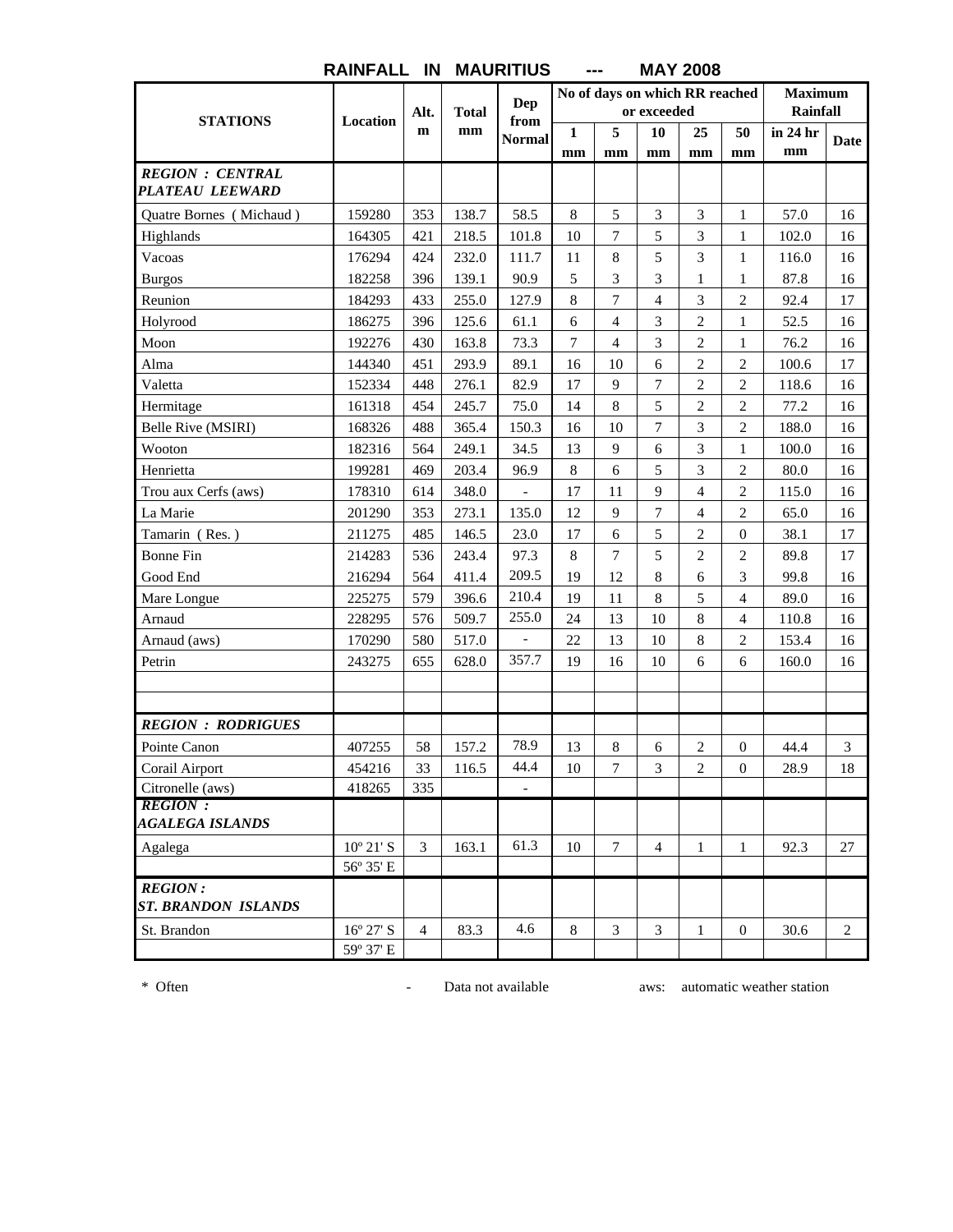## **MEAN MONTHLY RAINFALL May 2008**

| <b>REGION</b><br>HBIGHA | <b>NORTH</b> | <b>NORTH</b><br><b>WEST</b> | <b>EAST</b> | <b>WEST</b> | <b>CENTRAL PLATEAU</b><br><b>Windward</b> | <b>Leeward</b> | <b>SOUTH</b><br><b>EAST</b> | <b>SOUTH</b> | <b>SOUTH</b><br><b>WEST</b> |
|-------------------------|--------------|-----------------------------|-------------|-------------|-------------------------------------------|----------------|-----------------------------|--------------|-----------------------------|
| $0 - 40$                | 144          | 144                         | 148         | 103         |                                           |                | 316                         | 360          | 254                         |
| $40 - 160$              | 169          | 155                         | 224         | 99          | 372                                       |                | 374                         | 367          | 284                         |
| $160 - 320$             | 234          | 193                         | 369         | 141         | 424                                       |                | 529                         | 471          | 324                         |
| $320 - 440$             | 250          | 222                         | 427         | 265         | 485                                       | 222            | 550                         | 557          | 433                         |
| $440 - 600$             | 250          | 254                         |             | 350         | 494                                       | 316            |                             | 633          | 453                         |
| $600 - 680$             |              | 250                         |             | 350         | 564                                       | 521            |                             | 646          | 433                         |
| >680                    |              |                             |             |             | 659                                       |                |                             | 694          |                             |
| <b>Total Mean</b>       | 169          | 172                         | 255         | 115         | 492                                       | 288            | 413                         | 472          | 333                         |

*Isohyetal Analysis ( mm )*

*Mean Rainfall over Mauritius : 298.8 mm*

*Percentage Rainfall of Long Term Mean : 188 %*

After a very dry April, it eventually rained quite significantly and May 2008 turned out to be very wet with a mean rainfall of 299 mm over Mauritius representing 188% of the long term mean 1971-2000.

However, the first week was mainly dry followed by 4 rainfall episodes namely 08-12, 14-20, 23-24, and 29-31.

The second rainy episode was the most significant one where two active cold fronts crossed the island on the 16 and the 19. Afterwards, easterly waves coupled with a very unstable atmosphere contributed significantly to the bulk of precipitation. Over some regions of the island, particularly to the south and over the central plateau, moderate showers were frequent. There were even reports of thunder / lightning on the 14, 16 and 18 with water accumulation that affected crops in certain areas.

Actually the first half of May had only a mean rainfall of 58 mm representing 36 % of the LTM and the second half had a mean of 228 mm representing 144% of the LTM. Overall, all regions of the island had above normal precipitation with the windward side of the central plateau recording the highest amount namely 492 mm. However, the southwest had the highest percentage of rainfall, that is 273%.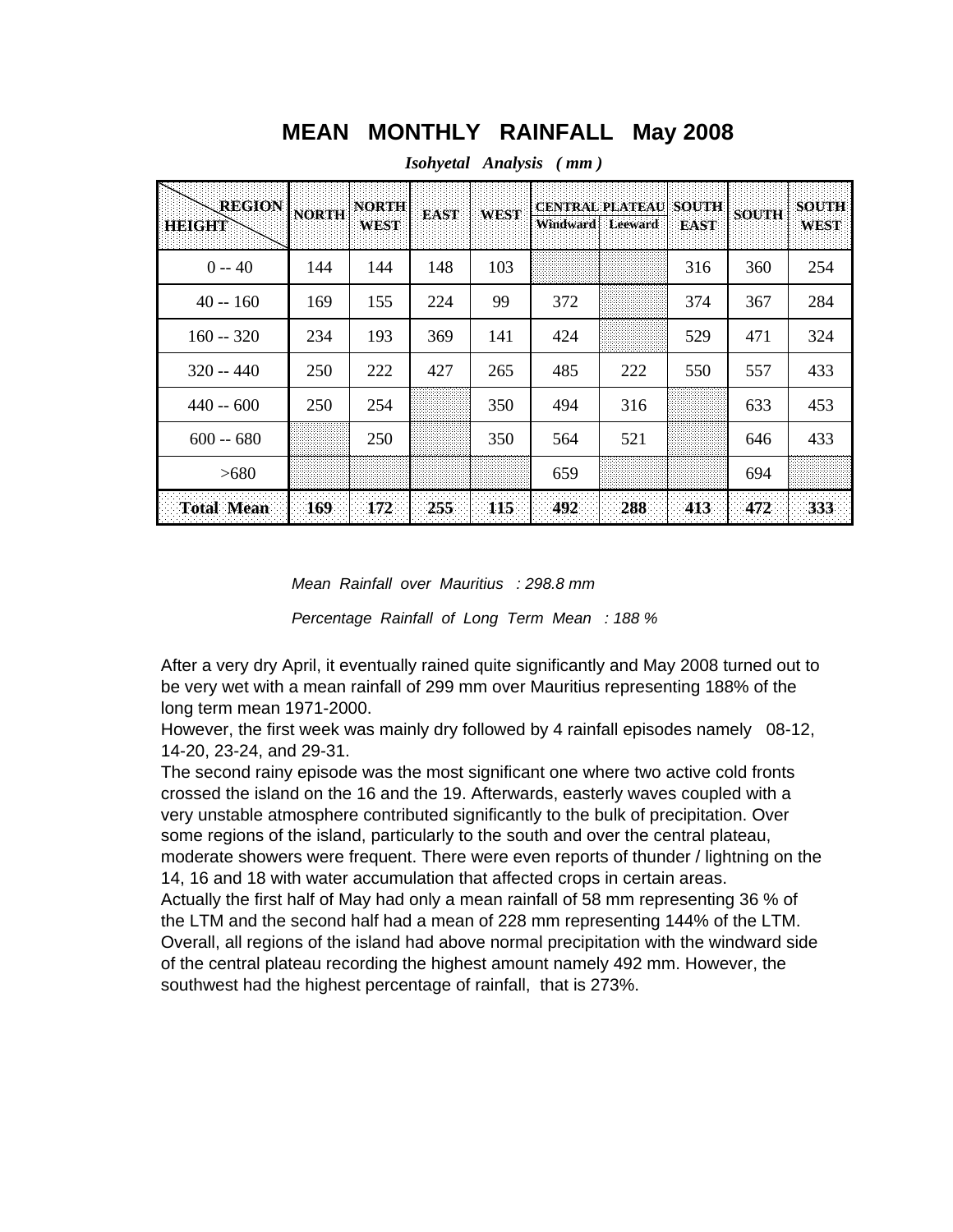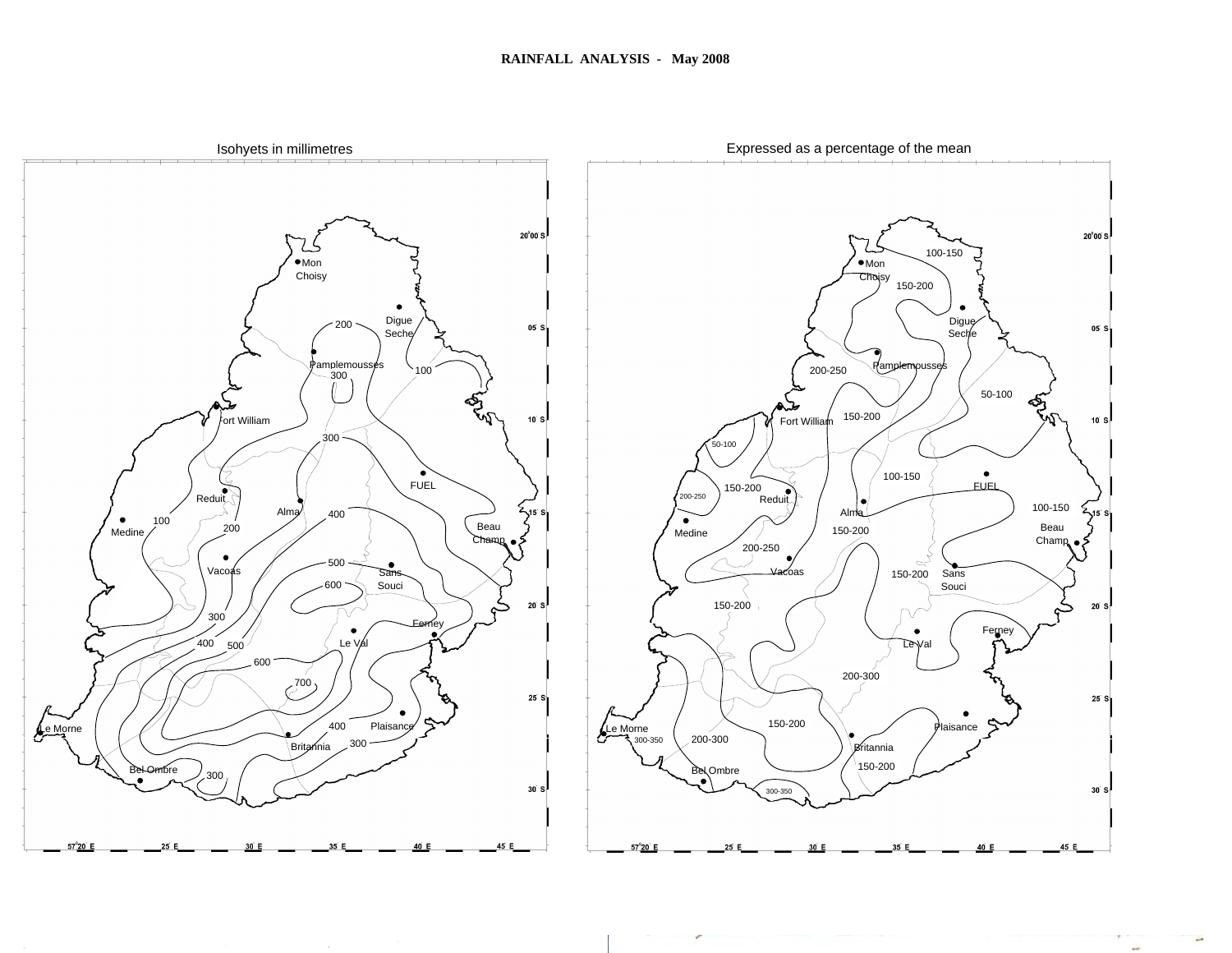## **METEOROLOGICAL SUMMARIES**

**May 2008**

*Monthly Data from Climatological Stations*

| <b>STATIONS</b>            |                 |                             |                          |                             | <b>TEMPERATURE</b>       |                             |                           |                          |                       |                          |                                           | <b>RELATIVE</b>                    |                                |              |                      |                          | <b>EVAPORATION</b>          |                              |                |                   |                                    |            | <b>BRIGHT SUNSHINE</b> |                |               |               | <b>MEAN SOIL</b> |
|----------------------------|-----------------|-----------------------------|--------------------------|-----------------------------|--------------------------|-----------------------------|---------------------------|--------------------------|-----------------------|--------------------------|-------------------------------------------|------------------------------------|--------------------------------|--------------|----------------------|--------------------------|-----------------------------|------------------------------|----------------|-------------------|------------------------------------|------------|------------------------|----------------|---------------|---------------|------------------|
|                            |                 |                             |                          |                             |                          | $(^{\circ}C)$               |                           |                          |                       |                          |                                           |                                    |                                | HUMIDITY (%) |                      |                          | $\lceil$ mm $\rceil$        |                              |                |                   |                                    | (Hrs)      |                        |                |               | TEMP (°C)     |                  |
|                            | Mean<br>Maximum | Departure<br>from<br>Normal | Mean<br>Minimum          | Departure<br>from<br>Normal | Mean<br>Temperature      | Departure<br>from<br>Normal | <b>Highest</b><br>Maximum | Date                     | <b>Lowest Minimum</b> | Date                     | Mean<br>Realtive<br>Humidity<br><b>NN</b> | Mean<br>Relative<br>Humidity<br>Md | Lowest<br>Relative<br>Humidity | Date         | Total<br>Evaporation | <b>Number</b><br>of days | Departure<br>from<br>Normal | Daily<br>Max.<br>Evaporation | Date           | Total<br>Sunshine | Departure<br>from<br><b>Normal</b> | Mean Daily | Daily<br>Maximum       | Date           | Depth<br>30cm | Depth<br>50cm | Depth<br>100cm   |
| <b>Fort-William</b>        | 31.2            | 1.9                         | 20.5                     | $-1.0$                      | 25.9                     | 0.5                         | 32.5                      | 9                        | 18.0                  | 28                       |                                           |                                    |                                |              |                      |                          |                             |                              |                |                   |                                    |            |                        |                |               |               |                  |
| <b>DigueSeche</b>          |                 | $\overline{\phantom{a}}$    | $\overline{\phantom{a}}$ |                             | $\overline{\phantom{a}}$ |                             | $\overline{\phantom{a}}$  | $\overline{\phantom{a}}$ |                       | $\overline{\phantom{a}}$ |                                           |                                    |                                |              | 105                  | 26                       | $-26$                       | 9.0                          | 16             | 230               | $\overline{7}$                     | 7.4        | 10.9                   |                |               |               |                  |
| Labourdonnais              | 28.6            | 1.4                         | 18.6                     | $-0.7$                      | 23.6                     | 0.4                         | 30.4                      | 2                        | 15.3                  | 28                       |                                           |                                    |                                |              |                      |                          |                             |                              |                |                   |                                    |            |                        |                |               |               |                  |
| <b>NPIPP</b>               |                 |                             |                          |                             |                          |                             |                           |                          |                       |                          |                                           |                                    |                                |              | 94                   | 27                       | $-5$                        | 6.6                          | $\overline{1}$ | 202               | $-24$                              | 6.5        | 10.6                   | $\overline{1}$ |               |               |                  |
| <b>Constance</b>           | 27.4            | 0.6                         | 20.3                     | $-0.2$                      | 23.9                     | 0.2                         | 31.2                      | -1                       | 16.2                  | 22,27                    | 80                                        | 71                                 | 57                             | 25           | 81                   | 30                       |                             | 5.0                          | 11,25          | 215               | 23                                 | 6.9        | 10.7                   | 24             |               |               |                  |
| <b>FUEL</b>                | 26.1            | $-0.1$                      | 19.5                     | 0.2                         | 22.8                     | 0.1                         | 29.1                      | -1                       | 15.2                  | 22                       |                                           |                                    |                                |              |                      |                          |                             |                              |                | 181               | $-13$                              | 5.8        | 10.1                   | 23,25          |               |               |                  |
| <b>Sans Souci</b>          | 26.5            | 1.4                         | 16.4                     | $-1.6$                      | 21.5                     | $-0.1$                      | 29.0                      | 1,2                      | 13.0                  | 28                       | 97                                        | 85                                 | 59                             | 24           |                      |                          |                             |                              |                | 193               | 10                                 | 6.2        | 9.9                    | 13             |               |               |                  |
| Le Val (aws)               |                 |                             |                          |                             |                          |                             |                           |                          |                       |                          |                                           |                                    |                                |              |                      |                          |                             |                              |                |                   |                                    |            |                        |                |               |               |                  |
| <b>Rose Belle</b>          |                 |                             |                          |                             |                          |                             |                           |                          |                       |                          |                                           |                                    |                                |              |                      |                          |                             |                              |                |                   |                                    |            |                        |                |               |               |                  |
| <b>Riche en Eau</b>        | 26.8            | 0.8                         | 18.6                     | $-1.1$                      | 22.7                     | $-0.1$                      | 30.5                      | 1,2                      | 14.5                  | 26                       |                                           |                                    |                                |              |                      |                          |                             |                              |                |                   |                                    |            |                        |                |               |               |                  |
| <b>Beau Vallon</b>         | 27.0            | 0.5                         | 19.8                     | $-0.3$                      | 23.4                     | 0.1                         | 29.7                      |                          | 16.0                  | 22                       |                                           |                                    |                                |              |                      |                          |                             |                              |                |                   |                                    |            |                        |                |               |               |                  |
| <b>Sauveterre</b>          | 27.9            | 1.9                         | 19.9                     | $-0.4$                      | 23.9                     | 0.8                         | 31.0                      |                          | 16.0                  | often                    |                                           |                                    |                                |              | 139                  | 31                       | 22                          | 7.5                          | - 1            | 193               | $-10$                              | 6.2        | 10.0                   | 3              |               |               |                  |
| <b>Britannia</b>           | 25.3            | 0.4                         | 17.1                     | $-1.0$                      | 21.2                     | $-0.3$                      | 27.2                      | 13                       | 13.9                  | 26                       |                                           |                                    |                                |              |                      |                          |                             |                              |                | 163               | $-17$                              | 5.3        | 9.8                    | 22             |               |               |                  |
| <b>Bois Cheri Tea Est.</b> | 23.6            | 0.2                         | 16.4                     | $-0.2$                      | 20.0                     | $\Omega$                    | 27.5                      | 13                       | 11.3                  | 27                       |                                           |                                    |                                |              |                      |                          |                             |                              |                | 175               | 5.6                                | 5.6        | 10.3                   | 22             |               |               |                  |
| Le Morne (aws)             | 27.9            |                             | 23.0                     |                             | 25.5                     |                             | 32.4                      |                          | 21.0                  | 14,26                    |                                           |                                    |                                |              |                      |                          |                             |                              |                |                   |                                    |            |                        |                |               |               |                  |
| <b>Richelieu</b>           | 29.1            | 1.2                         | 18.9                     | $-1.6$                      | 24.0                     | $-0.2$                      | 31.0                      | $\ast$                   | 16.0                  | 21                       |                                           |                                    |                                |              | 94                   | 21                       | $-5$                        | 7.0                          | 25             |                   |                                    |            |                        |                |               |               |                  |
| <b>Medine</b>              | 28.4            | 0.3                         | 20.0                     | 0.5                         | 24.2                     | 0.4                         | 30.7                      | 13                       | 16.8                  | 28                       |                                           |                                    |                                |              | 92                   | 25                       | $-39$                       | 5                            | 3,7            | 223               | $-19$                              | 7.2        | 10.8                   | 26             |               |               |                  |
| <b>Barkly Exp. Station</b> | 29.3            |                             | 20.2                     |                             | 24.8                     |                             | 30.6                      | 15                       | 17.5                  | 15                       | 90                                        | 81                                 | 59                             | 20           |                      |                          |                             |                              |                |                   |                                    |            |                        |                |               |               |                  |
| <b>Case Noyale</b>         | 28.0            |                             | 18.1                     |                             | 23.1                     |                             | 30.6                      | $\overline{4}$           | 16.0                  | 27,28                    |                                           |                                    |                                |              |                      |                          |                             |                              |                | 237               | 20.1                               | 7.6        | 10.1                   | 9              |               |               |                  |
| <b>Mon Desert Alma</b>     | 24.4            | $-0.6$                      | 17.5                     | 0.2                         | 21                       | $-0.2$                      | 27.5                      |                          | 14.0                  | $\ast$                   | 85                                        |                                    |                                |              |                      |                          |                             |                              |                | 193               | $\sim$                             | 6.2        | 10.4                   | 27             |               |               |                  |
| <b>Quatre Bornes</b>       | 25.7            | $-0.2$                      | 19.3                     | 0.6                         | 22.5                     | 0.2                         | 30.6                      |                          | 15.5                  | 22                       | 90                                        | 75                                 | 52                             | 25           |                      |                          |                             |                              |                | 222               | $-12$                              | 7.2        | 10.5                   | 5              |               |               |                  |
| Trou aux Cerfs (aws)       | 22.3            |                             | 17.0                     |                             | 19.7                     |                             | 26.0                      | 2,13                     | 14.5                  | 26                       |                                           |                                    |                                |              |                      |                          |                             |                              |                |                   |                                    |            |                        |                |               |               |                  |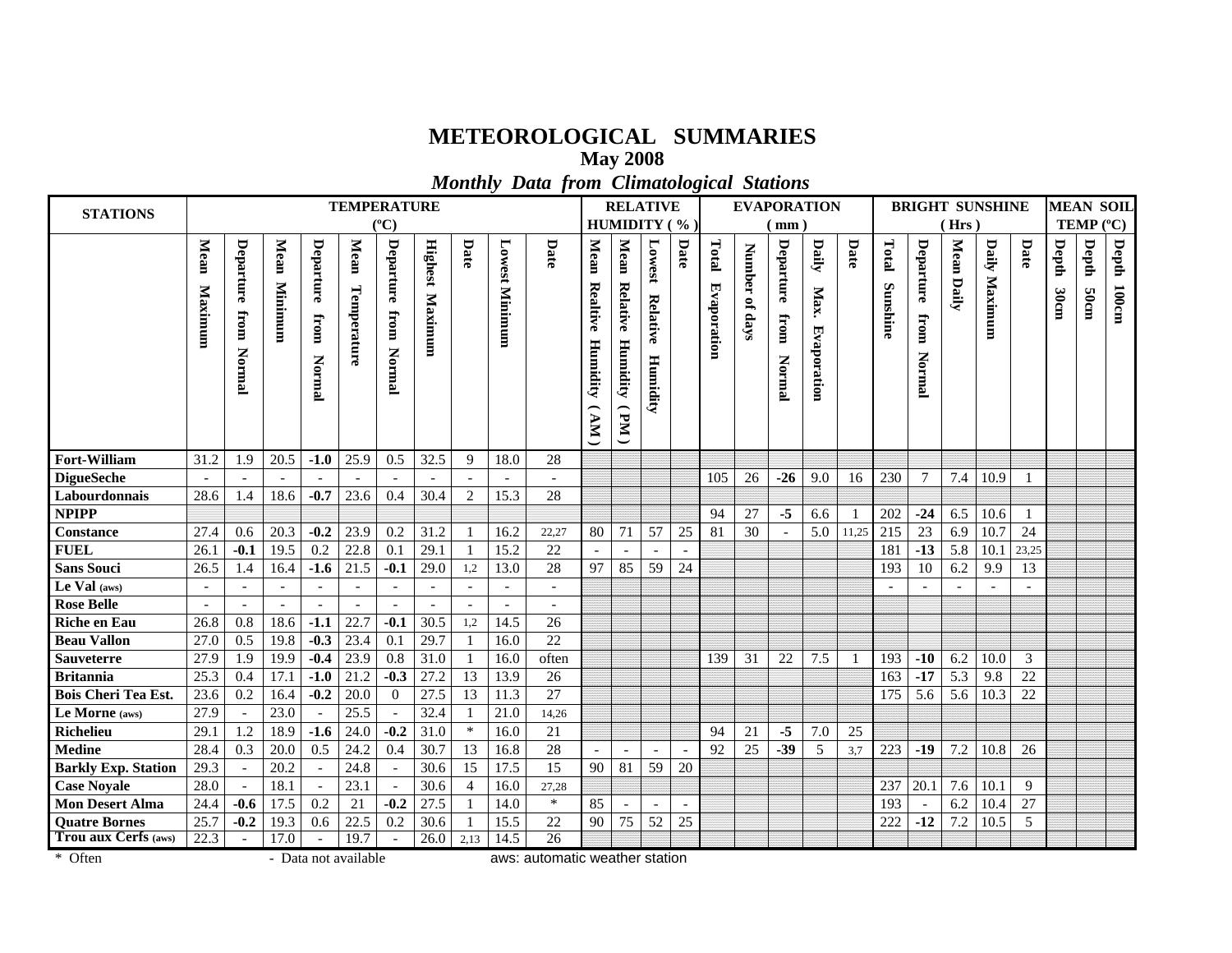## **METEOROLOGICAL SUMMARIES**

## **May 2008**

## *Monthly Data from Agrometeorological Stations*

| <b>STATIONS</b>      |                 |                                    |                 |                             | <b>TEMPERATURE</b>       | $(^{\circ}C)$               |                           |                   |                          |                          |                                      | <b>RELATIVE</b><br>HUMIDITY (%)         |                               |      |                           |                                 | (mm)                        | <b>EVAPORATION</b>           |                          |                   |                             | (Hrs)                    | <b>BRIGHT SUNSHINE</b>   |                          |               | <b>MEAN SOIL</b><br><b>TEMP</b> $(^{\circ}C)$ |                   |
|----------------------|-----------------|------------------------------------|-----------------|-----------------------------|--------------------------|-----------------------------|---------------------------|-------------------|--------------------------|--------------------------|--------------------------------------|-----------------------------------------|-------------------------------|------|---------------------------|---------------------------------|-----------------------------|------------------------------|--------------------------|-------------------|-----------------------------|--------------------------|--------------------------|--------------------------|---------------|-----------------------------------------------|-------------------|
|                      | Mean<br>Maximum | Departure<br>from<br><b>Normal</b> | Mean<br>Minimum | Departure<br>from<br>Normal | Mean<br>Temperature      | Departure<br>from<br>Normal | <b>Highest</b><br>Maximum | Date              | Lowest<br>Minimum        | Date                     | Mean<br>Realtive<br>Humidity<br>(KV) | Mean<br>Relative<br>Humidity<br>⌒<br>Md | Lowest<br>Relativ<br>Humidity | Date | Total<br>Eva<br>aporation | Number<br>$\mathbf{g}$<br>skep. | Departure<br>from<br>Normal | Daily<br>Max.<br>Evaporation | Date                     | Total<br>Sunshine | Departure<br>from<br>Normal | Mean Daily               | Daily<br>Maximum         | Date                     | Depth<br>30cm | Depth<br><b>focm</b>                          | Depth<br>$100$ cm |
| <b>Pamplemousses</b> | 28.7            | 0.6                                | 18.4            | $-0.2$                      | 23.6                     | $0.2\,$                     | 31.5                      |                   | 14.0                     | 23                       | 80                                   | 77                                      | 57                            | 27   | 96                        | 31                              | $-11$                       | 4.7                          | 16                       | 216               | $-20$                       | 7.0                      |                          | $10.5$ 25 & 27 25.3 25.3 |               |                                               |                   |
| <b>Reduit</b>        | 25.2            | 0.2                                | 16.8            | $-1.1$                      | 21.0                     | $-0.4$                      | 28.5                      | 13                | 14.0                     | 23                       | 84                                   | 74                                      | 60                            | 22   | 105                       | 30                              | $\overline{0}$              | 5.2                          | 6                        | 213               | $-10$                       | 6.9                      | 9.8                      | 5                        |               |                                               | 24.1 22.9 24.9    |
| <b>Belle Rive</b>    | 25.3            | 0.7                                | 16.6            | 0.1                         | 21.0                     | 0.4                         |                           | $28.0$ 1 & 3 12.0 |                          | 27                       | 88                                   | 78                                      | 54                            | 26   | 97                        | 30                              | $\overline{2}$              | 9.5                          | 26                       | 194               | $-9$                        | 6.3                      | 9.9                      | $13 & 25$ 23.3 23.3      |               |                                               | 23.9              |
| <b>Union Park</b>    | 24.7            | 0.4                                | 17.8            | 0.2                         | 21.3                     | 0.3                         | 28.2                      |                   | 13.7                     | 27                       | 84                                   | 80                                      | 56                            | 22   | 79                        | 28                              | $-8$                        | 4.3                          | 14                       | 163               | 2                           | 5.3                      | 10.4                     | 22                       |               | $21.5$ 22.3                                   | 23.8              |
| La Baraque           |                 | $\overline{\phantom{a}}$           |                 | $\overline{\phantom{a}}$    | $\overline{\phantom{a}}$ | $\overline{\phantom{a}}$    | $\overline{\phantom{a}}$  |                   | $\overline{\phantom{a}}$ | $\overline{\phantom{a}}$ |                                      |                                         | $\overline{\phantom{a}}$      |      |                           | $\overline{\phantom{a}}$        | $\overline{\phantom{a}}$    |                              | $\overline{\phantom{0}}$ |                   |                             | $\overline{\phantom{a}}$ | $\overline{\phantom{a}}$ | $\overline{\phantom{a}}$ |               |                                               |                   |

\* Often - Data not available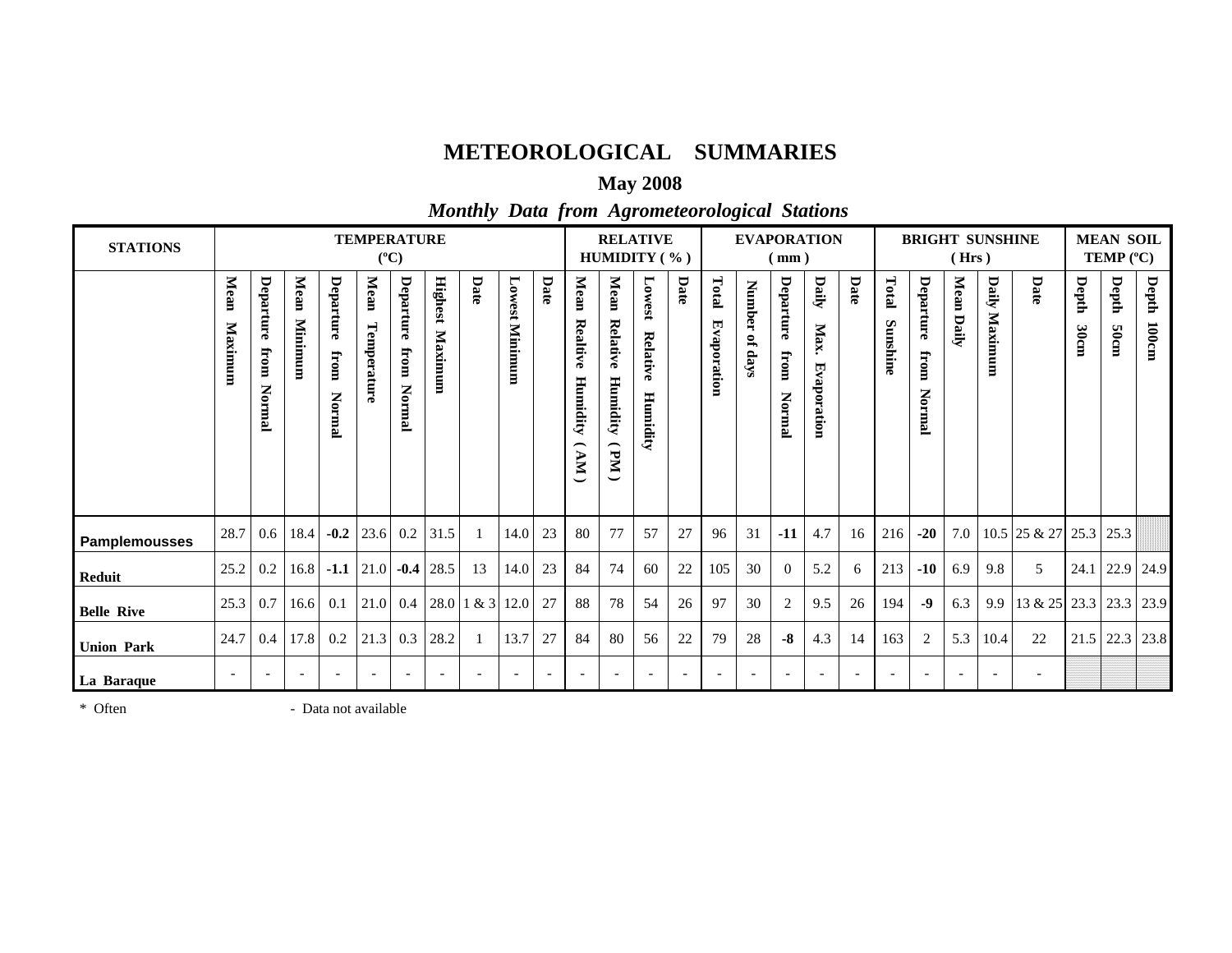## **METEOROLOGICAL SUMMARIES**

## **May 2008**

*Monthly Data from Synoptic Stations*

| <b>STATIONS</b>   |                 |                                    |                 |                             | <b>TEMPERATURE</b><br>$(^{\circ}C)$                       |                              |                        |      |                   |                 |                                                   |                                         |                                                    | ( %)                                 |                                            | <b>RELATIVE HUMIDITY</b> |                                                     |                              | <b>BAROMETRIC PRESSURE</b><br>(hPa)               |      |                                  |      |                   |                             | (Hrs)         | <b>BRIGHT SUNSHINE</b> |      |                          | <b>EVAPORATION</b> | (mm)                        |                              |      |
|-------------------|-----------------|------------------------------------|-----------------|-----------------------------|-----------------------------------------------------------|------------------------------|------------------------|------|-------------------|-----------------|---------------------------------------------------|-----------------------------------------|----------------------------------------------------|--------------------------------------|--------------------------------------------|--------------------------|-----------------------------------------------------|------------------------------|---------------------------------------------------|------|----------------------------------|------|-------------------|-----------------------------|---------------|------------------------|------|--------------------------|--------------------|-----------------------------|------------------------------|------|
|                   | Mean<br>Maximum | Departure<br>from<br><b>Normal</b> | Mean<br>Minimum | Departure<br>from<br>Normal | Mean<br>Temperatur                                        | Departure<br>fromn<br>Normal | Highest<br>Maximum     | Date | Lowest<br>Minimum | Date            | Mean<br>Relative<br>Humidity<br>╭<br>$\mathbf{W}$ | Mean<br>Relative<br>Humidity<br>⌒<br>Md | Mean<br>Relativ<br>O.<br>Humidity<br>$\frac{1}{2}$ | Difference<br>${\rm from}$<br>Normal | Lowest<br>Relativ<br>$\bullet$<br>Humidity | Date                     | Mean<br><b>NISI</b><br>Ę<br>essure<br>$\frac{1}{2}$ | Difference<br>from<br>Normal | <b>Highest</b><br>Mean<br><b>TSIN</b><br>Pressure | Date | Lowest<br>Mean<br>SM<br>Pressure | Date | Total<br>Sunshine | Departure<br>from<br>Normal | Mean<br>Daily | Daily<br>Maximum       | Date | Total<br>国<br>raporation | Iumber<br>of days  | Departure<br>from<br>Normal | Daily<br>Max.<br>Evaporation | Date |
| <b>Plaisance</b>  | $27.0$ 0.2      |                                    | 20.5            | 0.3                         | 23.8 0.3                                                  |                              | 29.8                   |      | 15.6              | 27              | 83                                                | 71                                      | 76                                                 | $-5$                                 | 49                                         | 25                       | 1017.6                                              | 0.7                          | 1020.7                                            |      | 16 1013.6                        | 3    | 175               | $-22$                       | 5.6           | 9.5                    | 3    | 128                      | 29                 | 10                          | 8.1                          | 16   |
| Vacoas ***        |                 |                                    |                 |                             | 24.8 0.0 17.9 0.2 21.4 0.1                                |                              | 28.0                   |      | 15.0              | 22              | 92                                                | 74                                      | 83                                                 | $\theta$                             | 49                                         | 25                       | 968.2                                               | $-0.3$                       | 971.1                                             | 5    | 965.0                            | 3    | 221               | $-8$                        |               | $7.1 \,   \, 10.7$     |      | 25   107                 | 30                 | $-1$                        | 5.6                          | - 6  |
| <b>Rodrigues</b>  | $27.6$ 0.1      |                                    |                 |                             | $\vert 21.5 \vert$ -0.1 $\vert 24.6 \vert 0.0 \vert 30.1$ |                              |                        |      | 19.0              | 26              | 82                                                | 74                                      | 78                                                 | 3                                    | 57                                         | 25,26                    | 1016.0                                              |                              | $-0.7$   1018.5                                   |      | $16$   1012.2                    | 3    | 206               |                             |               | $-40$ 6.6 10.7         | 2    | 117                      | 31                 | $-33$                       | 6.5                          | 1,2  |
| <b>St.Brandon</b> | 28.8 0.9        |                                    | 24.4            |                             |                                                           |                              | $0.3$ 26.6 0.6 31.7    |      | 21.7              | 15 <sup>1</sup> | 84                                                | 80                                      | 83                                                 | 4                                    | 63                                         | 27                       | 1014.8                                              | 0.1                          | 1017.4                                            |      | 16 1012.0 3                      |      |                   |                             |               |                        |      |                          |                    |                             |                              |      |
| <b>Agalega</b>    | $30.7$ 0.7      |                                    |                 |                             |                                                           |                              | 24.6 0.3 27.7 0.5 31.4 |      | $16$   21.8       | 15              | 86                                                | 75                                      | 81                                                 |                                      | 64                                         | 12                       | 1012.5                                              |                              | $1.0$   1014.7   16   1010.0                      |      |                                  | 3    | 274               |                             |               | 8.8 10.8               | 1,8  |                          |                    |                             |                              |      |

\* Often - Data not available \*\* Mean from main synoptic hours \*\* Station level pressure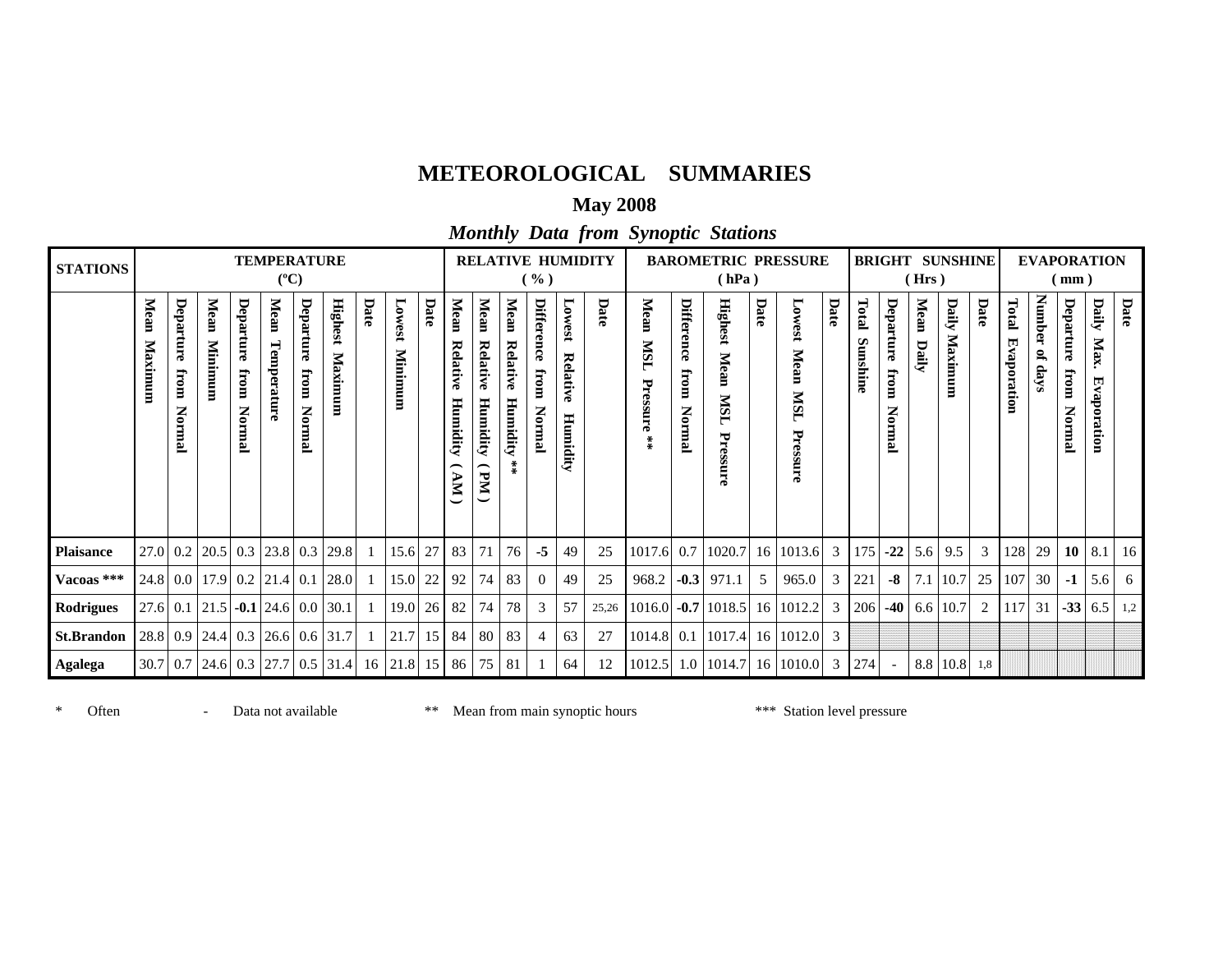

**MEAN SEA SURFACE TEMPERATURE - May 2008**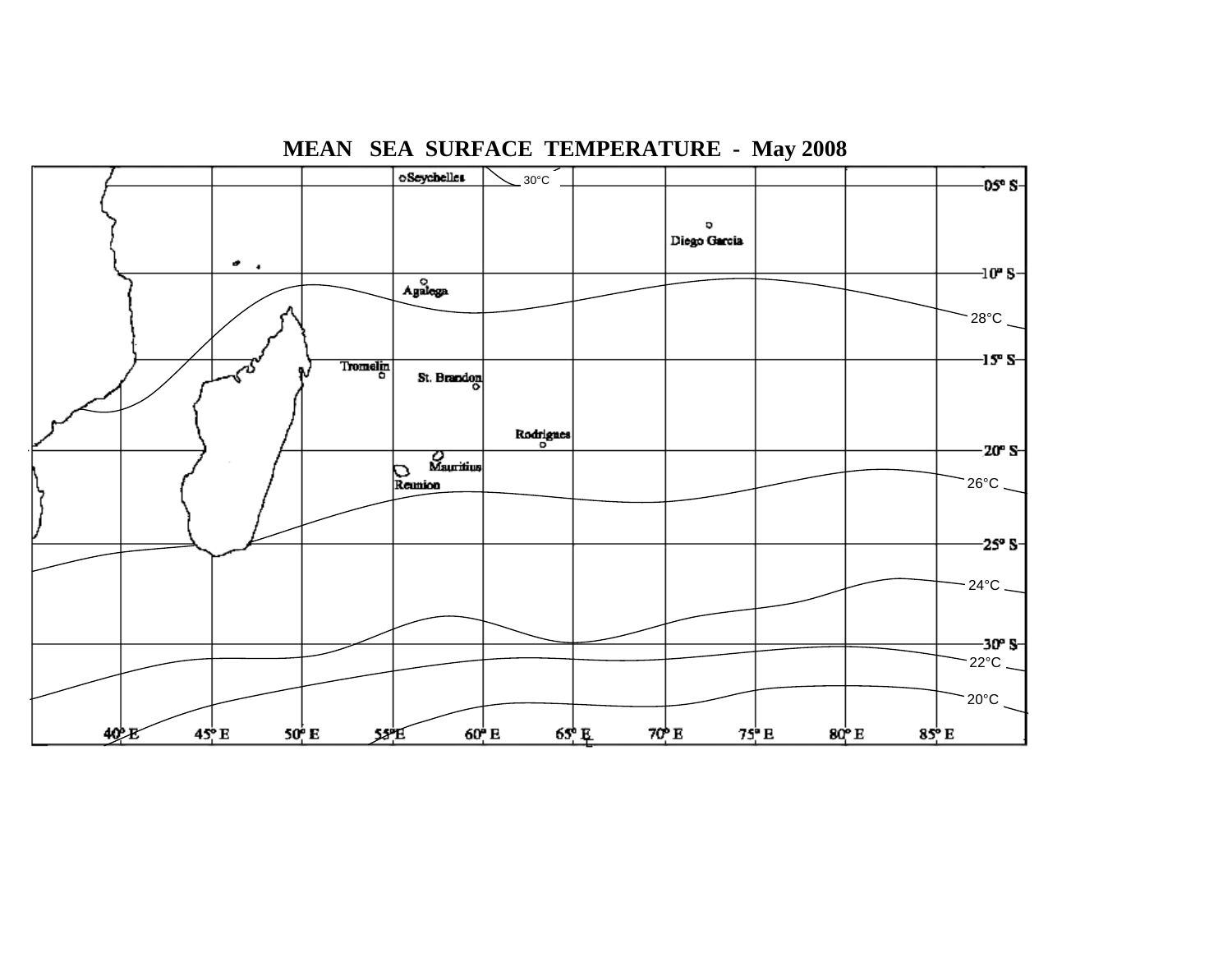## **SURFACE WIND - May 2008**

Wind Rose (% Frequency)